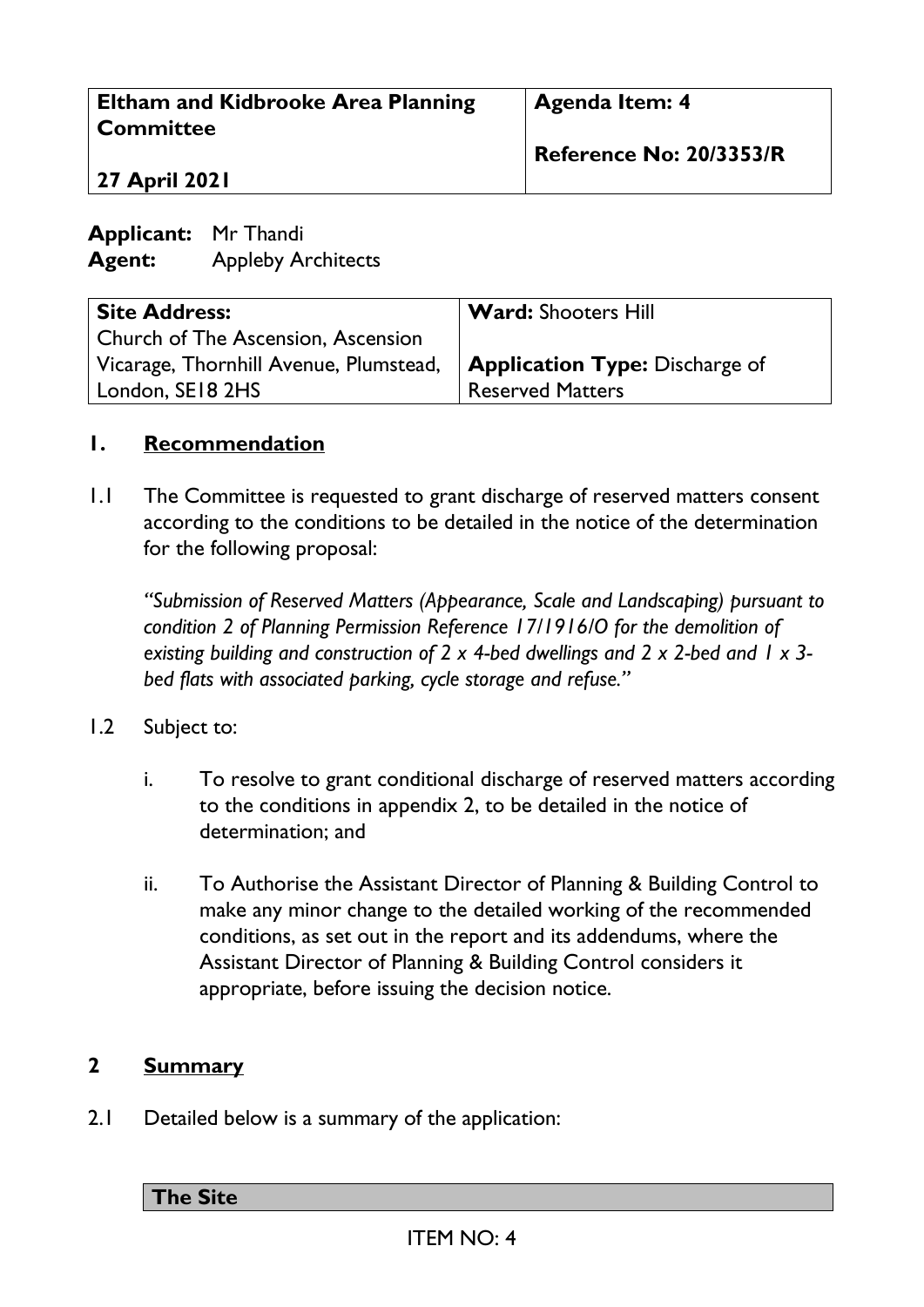| Site Area $(m2)$               | 939sqm                                |
|--------------------------------|---------------------------------------|
| <b>Local Plan Allocation</b>   | <b>None</b>                           |
| <b>Heritage Assets</b>         | <b>None</b>                           |
| <b>Tree Preservation Order</b> | Yes (TPO 55, details below)           |
| Flood Risk Zone                | I (No Flood Risk Assessment Required) |

| <b>Existing Building</b>        |          |  |
|---------------------------------|----------|--|
| <b>Building height (metres)</b> | 0m       |  |
| No. of storeys                  |          |  |
| Floor area coverage $(m2)$      | 157.7sam |  |

| <b>Proposed Building</b>        |        |
|---------------------------------|--------|
| <b>Building height (metres)</b> | l0m    |
| No. of storeys                  |        |
| Floor area coverage $(m^2)$     | 302sgm |

| Transportation          |                          |                          |
|-------------------------|--------------------------|--------------------------|
| Car Parking             | No. existing car parking |                          |
|                         | spaces                   |                          |
|                         | No. Proposed Car Parking | 5                        |
|                         | <b>Spaces</b>            |                          |
| <b>Cycle Parking</b>    | No. Proposed Cycle       | 10                       |
|                         | Parking                  |                          |
| <b>Public Transport</b> | <b>PTAL Rating</b>       | Ib (indicating           |
|                         |                          | extremely poor public    |
|                         |                          | transport accessibility) |

| <b>Public Consultation</b> |  |
|----------------------------|--|
| Number in Support          |  |
| Number of objections       |  |

- 2.2 The application has been called before committee by Councillor Merrill for members to decide. Councillor Merrill did not set out at the time of call in the reason for the request nor listed any specific areas of concern.
- 2.3 The report details all relevant national, regional and local policy implications of the scheme, including supplementary planning guidance.
- 2.4 The application is considered to be acceptable and is recommended for approval subject to that set out in section 1.1 above.

#### **Site Plan**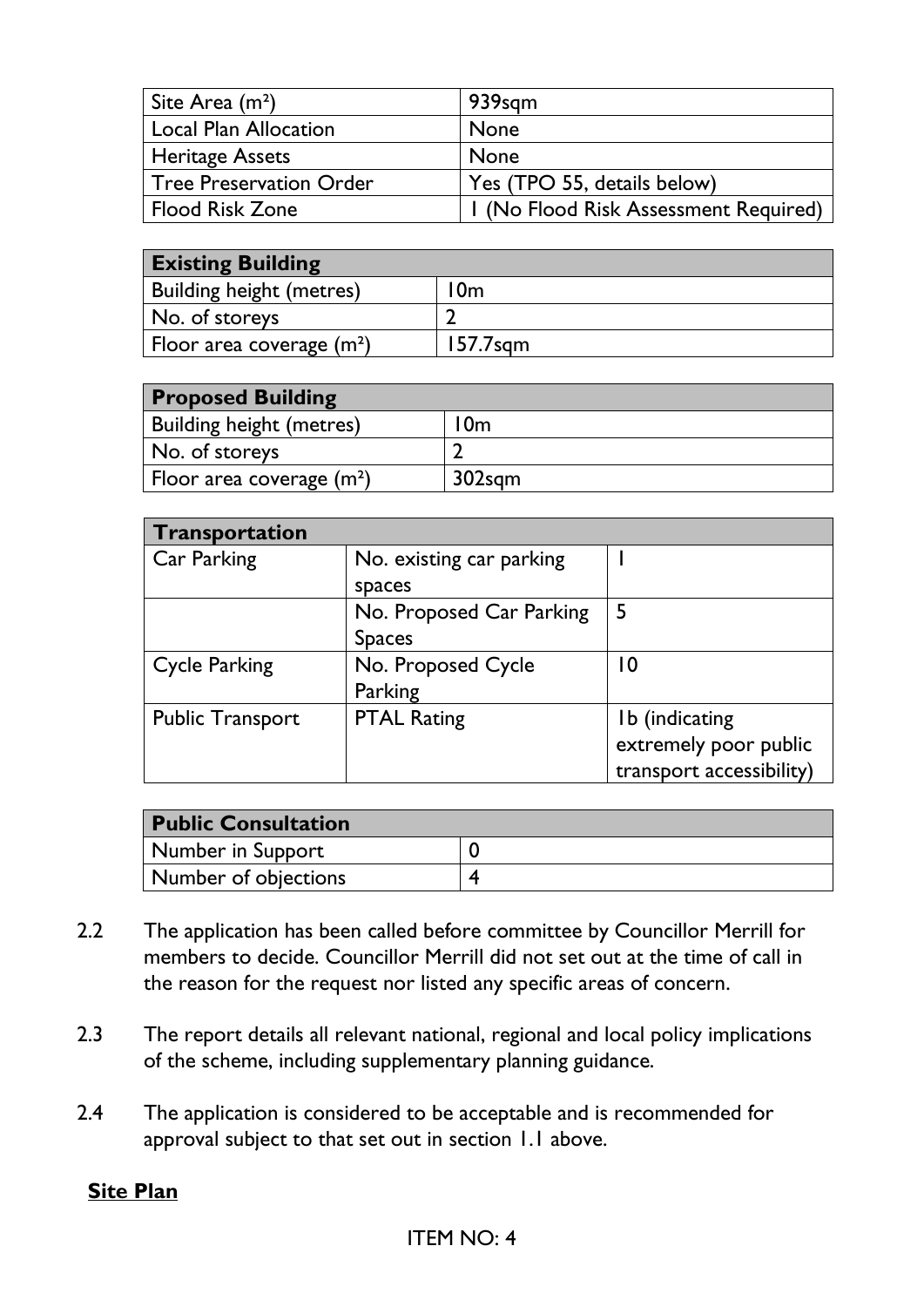

## **3 Site and Surroundings**

- 3.1 The application site comprises a triangular-shaped plot of land located on the eastern side of Ancaster Street on the junction with Thornhill Avenue. The Ascension Vicarage is located on the land, which is a large detached twostorey building with a single-storey side extension and a two-storey rear outrigger element that exists as an original feature.
- 3.2 The site was originally a vicarage associated with the Parish Church of Ascension which is located in the western corner of Thornhill Avenue and Timbercroft Lane which is opposite the application site.
- 3.3 Timbercroft Primary School is located nearby on the northern corner of Timbercroft Lane and Irwin Avenue.
- 3.4 The application site is not in a designated conservation area and the subject building and none of the nearby properties are statutory or locally listed. It is also not subject to a relevant Article 4 Direction.
- 3.5 Three (3) protected trees (1 x Lime and 2 x Cypressus) (TPO 55) are registered as being in in the rear garden of the application site, although only one tree (the Lime at the southwestern most corner of the site) is present and digital imagery shows this to be the case since at least 2013.
- 3.6 The application site has a public transport accessibility level (PTAL) rating of 1B, which is extremely poor (6b being the best).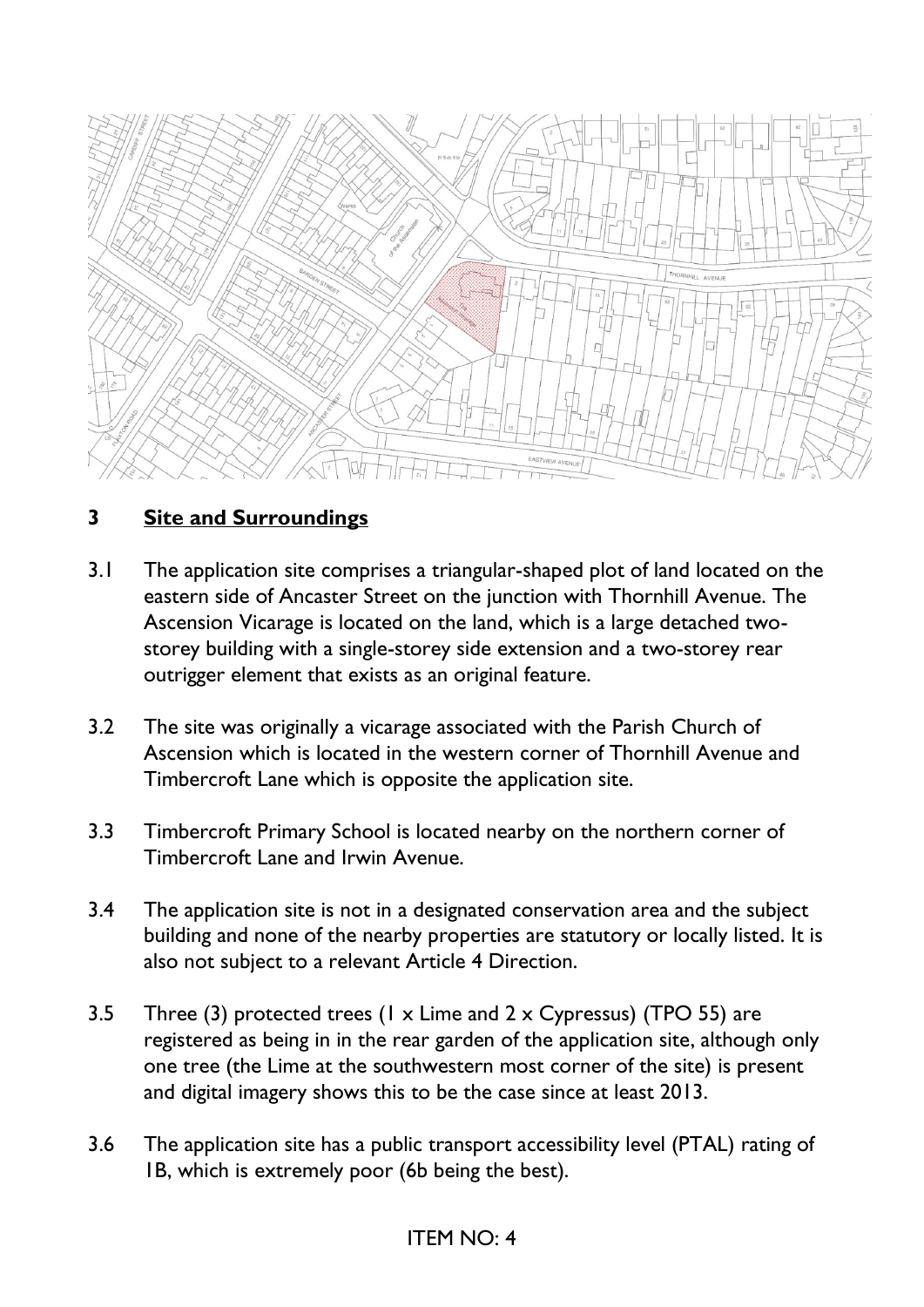# **4. Relevant Planning History**

| <b>Approved Outline Permission:</b> |                                                                                                                                                                                                                                                                               |           |                                                                   |                   |            |
|-------------------------------------|-------------------------------------------------------------------------------------------------------------------------------------------------------------------------------------------------------------------------------------------------------------------------------|-----------|-------------------------------------------------------------------|-------------------|------------|
| App<br>Number:                      | <b>17/1916/O</b>                                                                                                                                                                                                                                                              | Decision: | Approve                                                           | Decision<br>Date: | 12/03/2018 |
| Address:                            |                                                                                                                                                                                                                                                                               |           | Ascension Vicarage, Thornhill Avenue, Plumstead, London, SE18 2HS |                   |            |
| Description:                        | Outline planning permission (Appearance, Landscaping and Scale<br>Reserved) for the demolition of existing building and construction of<br>$2 \times$ 4-bed dwellings and $2 \times 2$ -bed and $1 \times 3$ -bed flats with associated<br>parking, cycle storage and refuse. |           |                                                                   |                   |            |

| <b>Other Relevant Planning History</b> |                                                                                                                                                                                                                                                                                                             |                                                                   |           |                          |            |
|----------------------------------------|-------------------------------------------------------------------------------------------------------------------------------------------------------------------------------------------------------------------------------------------------------------------------------------------------------------|-------------------------------------------------------------------|-----------|--------------------------|------------|
| App<br>Number:                         | 20/2847/F                                                                                                                                                                                                                                                                                                   | Decision:                                                         | Withdrawn | <b>Decision</b><br>Date: | 30/11/2020 |
| Address:                               |                                                                                                                                                                                                                                                                                                             | Ascension Vicarage, Thornhill Avenue, Plumstead, London, SE18 2HS |           |                          |            |
| Description:                           | Demolition of the existing building and construction of a new two<br>storey building with converted loft space to comprise 7 residential<br>units (6 $\times$ 2-bed, 1 $\times$ 3-bed) together with associated landscaping,<br>refuse, car parking and drop kerb (Reconsultation - Revised<br>Description) |                                                                   |           |                          |            |

| App<br>Number:                                         | APP/E5330/W/20/3261279                                                                                                                                                                                                                                                                                                                                                                                                                                                                                                                                                                                                                                                                     | Decision: | Appeal<br><b>Dismisse</b> | Decision<br>Date: | 07/04/<br>2021 |  |
|--------------------------------------------------------|--------------------------------------------------------------------------------------------------------------------------------------------------------------------------------------------------------------------------------------------------------------------------------------------------------------------------------------------------------------------------------------------------------------------------------------------------------------------------------------------------------------------------------------------------------------------------------------------------------------------------------------------------------------------------------------------|-----------|---------------------------|-------------------|----------------|--|
| Address:                                               | Ascension Vicarage, Thornhill Avenue, Plumstead, London, SE18 2HS                                                                                                                                                                                                                                                                                                                                                                                                                                                                                                                                                                                                                          |           |                           |                   |                |  |
| Description:                                           | APPEAL OF APP - 20/1735/F: Demolition of existing building and<br>construction of part one/part three storey block and three storey<br>block comprising of $1 \times 1$ -bed flat, $1 \times 2$ -bed maisonette and $3 \times 5$ -<br>bed houses with refuse storage, parking and landscaping.                                                                                                                                                                                                                                                                                                                                                                                             |           |                           |                   |                |  |
| Summary of<br>appeal<br>findings<br>from<br>inspector: | "At present, the appeal dwelling sits comfortably within the plot, and the<br>surrounding space with its boundaries allows the full character of the<br>building to be appreciated. The significant masses of extensions would<br>reduce the separation distances to the boundaries and further increase the<br>scale of the proposal. Overall, the original character of the building would<br>be harmfully eroded resulting in an overly dominant and visually intrusive<br>building that would not harmonise with the street scene.<br>The mass, scale and excessive bulk of proposed development would<br>harmfully alter the character of the original building and the character and |           |                           |                   |                |  |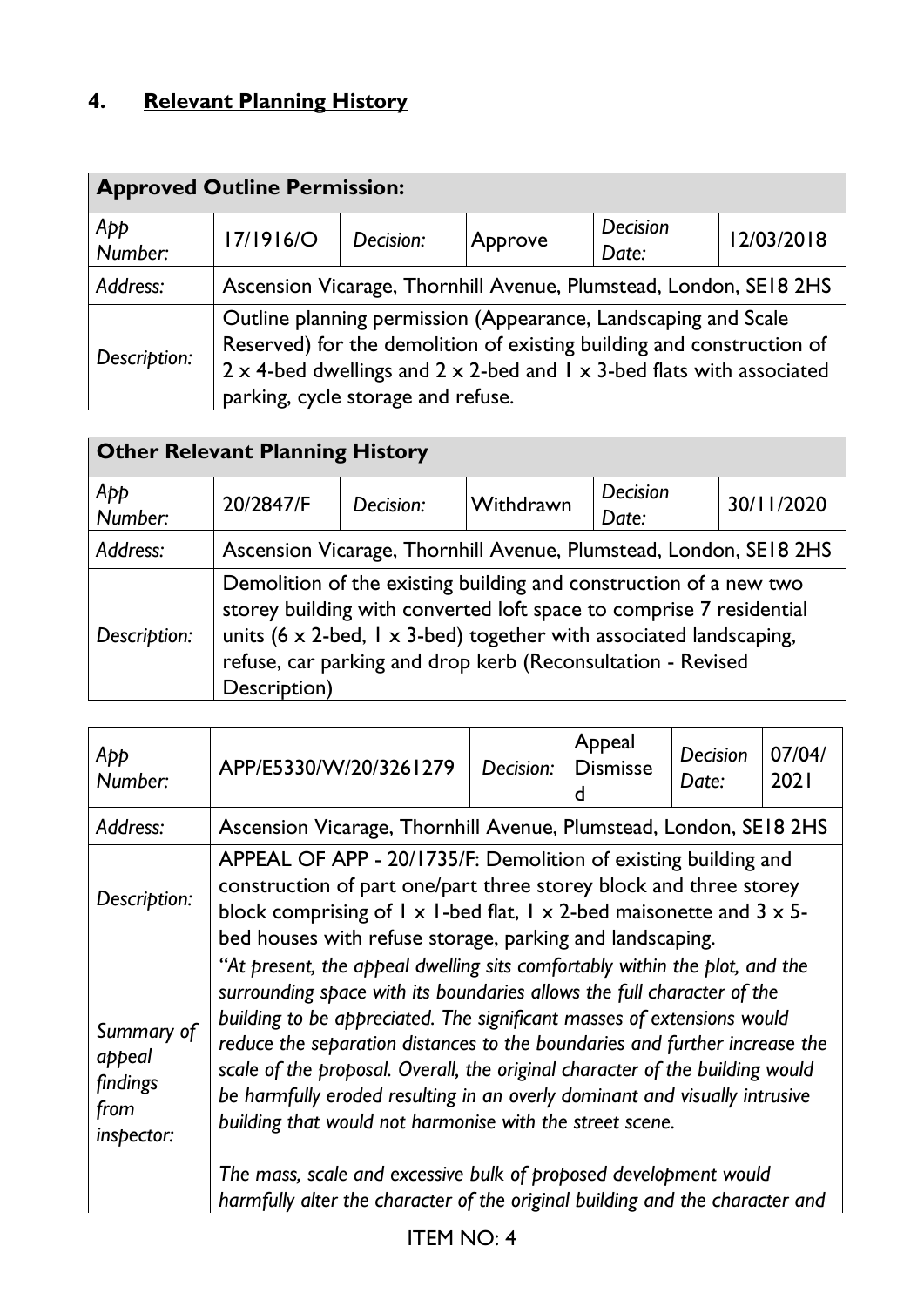*appearance of the street scene. It would therefore be contrary to the requirements of London Plan 2021 Policy D3 for development to respond to local distinctiveness, and the Royal Greenwich Local Plan: Core Strategy with Detailed Policies (2014) Policies DH1, H5, H(b) and H(c) in their combined design aims.* 

*For the reasons of unsatisfactory internal ceiling heights and light levels into habitable rooms as I have identified, the proposal would not create satisfactory living conditions for future occupiers. It would not meet the requirements of Policy D6 of the London Plan 2021 and Policies H5 and DH1 of the Royal Greenwich Local Plan: Core Strategy with Detailed Policies (2014) which seek to achieve housing quality and adequate standards of housing. In addition, it would fail to meet the required standards as set out within the Housing SPG.*

*A previous approval may have been granted at the site however this was for an outline scheme for new dwellings further to the complete demolition of the vicarage. Its layout and design is not the same proposal as the one before me even though there is a reduced number of bedrooms with this proposal. I apply limited weight to the comparison made to the approved outline permission."*

# **Officer Comment**

The outcome of the appeal proposal has only limited weight on the assessment of this application, as is set out clearly by the planning inspector. The proposal brought forward at this application is of significant less bulk and more overtly represents a corner terrace which is more appropriate within the surrounding residential context.

Whilst the inspector did acknowledge the separation distances between the adjoining boundaries, this comment was in relation to the impact that this would have on the original character of the building.

Officers also highlight the differing contexts of these applications, the appeal proposal was for significant unsympathetic extension works to allow for the provision of dwellings, and this is for the total demolition of the existing building on site to allow for the provision of a new building containing dwellinghouses. Officers would like to highlight that the principle of demolition of the application building as well as the principle of the residential mix, bulk and massing of the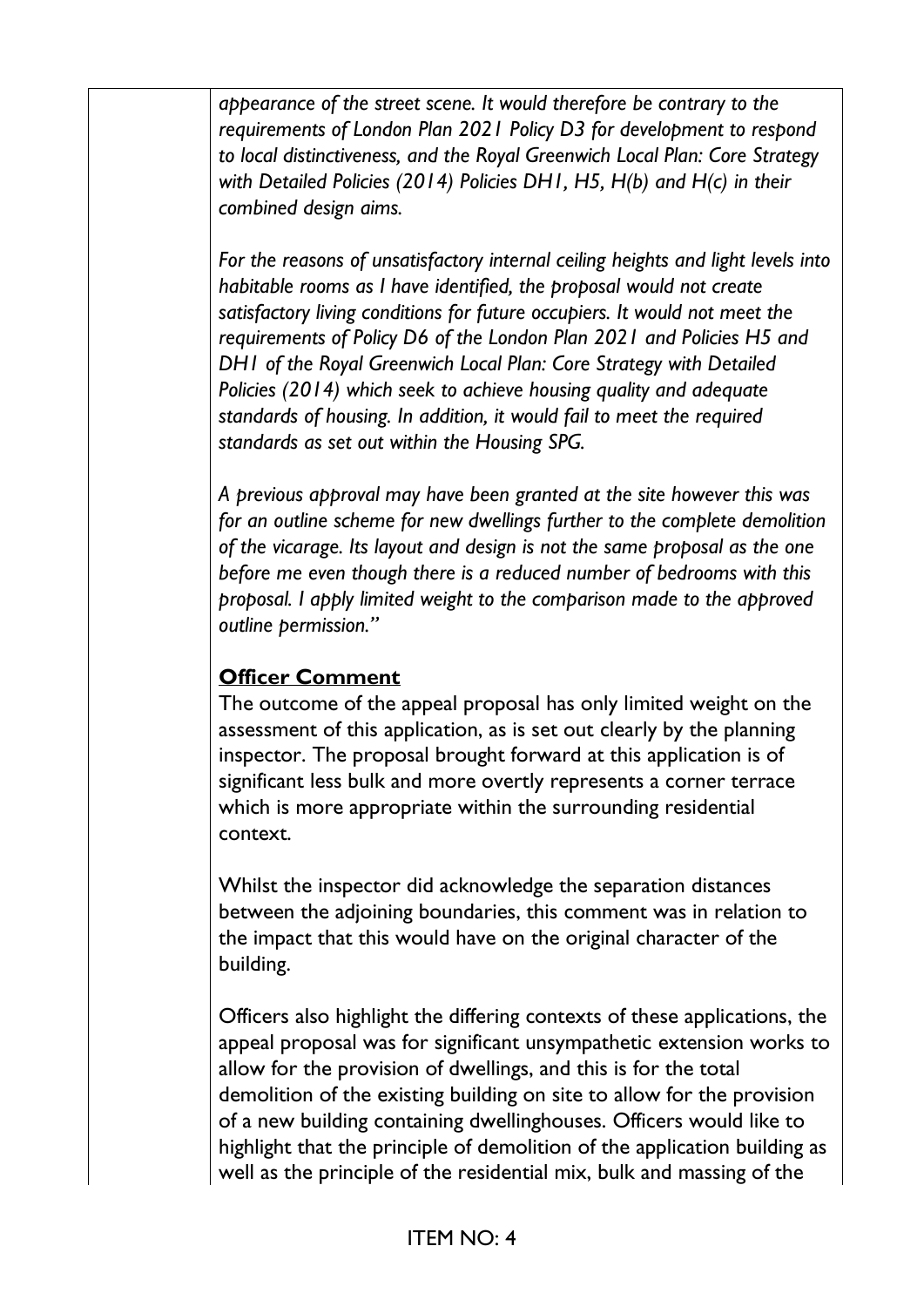| proposed building has already been established and approved under<br>application 17/1916/O. |
|---------------------------------------------------------------------------------------------|
|                                                                                             |
|                                                                                             |
|                                                                                             |
|                                                                                             |

|              |                                                                         |                           | Refused.                                                                             |          | 28/08/2020  |  |
|--------------|-------------------------------------------------------------------------|---------------------------|--------------------------------------------------------------------------------------|----------|-------------|--|
| App          | 20/1735/F                                                               | Decision:                 | Dismissed at                                                                         | Decision | (appeal     |  |
| Number:      |                                                                         |                           | appeal on all                                                                        | Date:    | dismissed   |  |
|              |                                                                         |                           | grounds                                                                              |          | 07/04/2021) |  |
| Address:     |                                                                         |                           | Ascension Vicarage, Thornhill Avenue, Plumstead, London, SE18 2HS                    |          |             |  |
|              |                                                                         |                           | Demolition of existing building and construction of part one/part                    |          |             |  |
| Description: |                                                                         |                           | three storey block and three storey block comprising of $l \times l$ -bed            |          |             |  |
|              |                                                                         |                           | flat, $1 \times 2$ -bed maisonette and $3 \times 5$ -bed houses with refuse storage, |          |             |  |
|              | parking and landscaping.                                                |                           |                                                                                      |          |             |  |
|              |                                                                         |                           | I. The proposed development constitutes an excessive                                 |          |             |  |
|              |                                                                         |                           | overdevelopment and would appear dominant within the street                          |          |             |  |
|              |                                                                         |                           | scene, would fail to respect the open character of the application                   |          |             |  |
|              |                                                                         |                           | site and would not respond well to the established pattern of                        |          |             |  |
|              |                                                                         |                           | development within the surrounding area. The proposed                                |          |             |  |
|              |                                                                         |                           | development would therefore be contrary to Policies 3.5, 7.4 and                     |          |             |  |
|              |                                                                         |                           | 7.6 of the London Plan (2016), and Policies DH1, H5, H(b) and                        |          |             |  |
|              |                                                                         |                           | H(c) of the Royal Greenwich Local Plan: Core Strategy with                           |          |             |  |
|              |                                                                         | Detailed Policies (2014). |                                                                                      |          |             |  |
|              | 2. Unit 8 would fail to provide an adequate floor to ceiling height for |                           |                                                                                      |          |             |  |
| Reasons for  | at least 75% of the Gross Internal Area, as such would fail to          |                           |                                                                                      |          |             |  |
| refusal:     | provide an adequate quality of accommodation for prospective            |                           |                                                                                      |          |             |  |
|              | occupiers. The Unit would therefore fail to comply with Technical       |                           |                                                                                      |          |             |  |
|              | Housing Standards - Nationally Space Standards, Policy 3.5 of the       |                           |                                                                                      |          |             |  |
|              | London Plan (2016), Mayor's Housing SPG (March 2016) and                |                           |                                                                                      |          |             |  |
|              | Policies H5 and DH1 of the Royal Greenwich Local Plan: Core             |                           |                                                                                      |          |             |  |
|              | Strategy with Detailed Policies (2014).                                 |                           |                                                                                      |          |             |  |
|              | 3. Insufficient details have been provided to demonstrate that Unit 7   |                           |                                                                                      |          |             |  |
|              | would provide adequate floor to ceiling heights for occupants. As       |                           |                                                                                      |          |             |  |
|              | such, officers are unable to determine whether the unit would           |                           |                                                                                      |          |             |  |
|              | provide an adequate quality of accommodation for this units and         |                           |                                                                                      |          |             |  |
|              |                                                                         |                           |                                                                                      |          |             |  |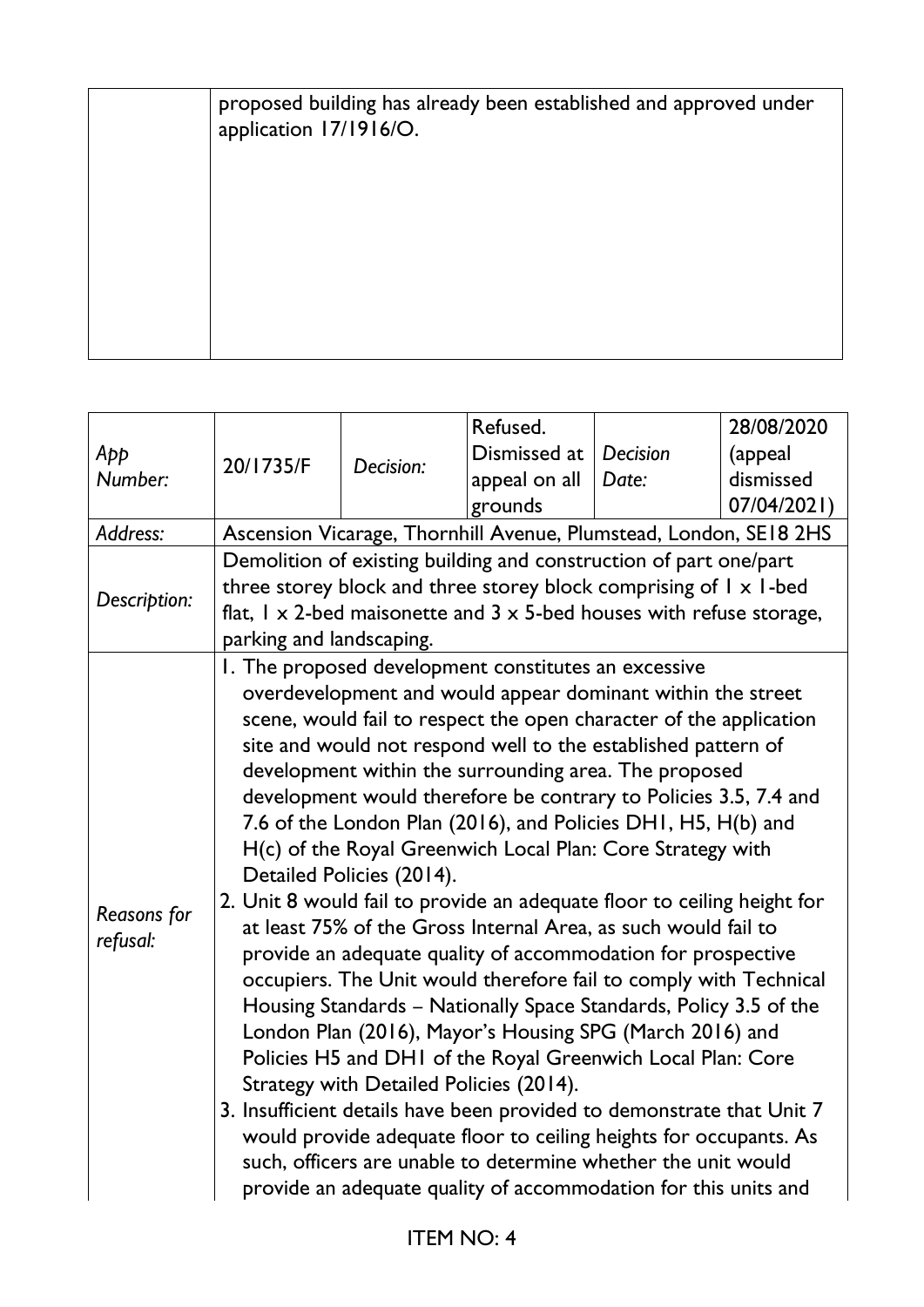| whether the proposed development would be in accordance with<br>Technical Housing Standards - Nationally Space Standards, Policy<br>3.5 of the London Plan (2016), Mayor's Housing SPG (March 2016)<br>and Policies H5 and DH1 of the Royal Greenwich Local Plan: Core<br>Strategy with Detailed Policies (2014).<br>4. Units 7 and 8, by reason of its layout and proposed room<br>sizes would not provide adequate private amenity space for all<br>occupants. As such, the proposal is considered to be contrary to<br>Policy 3.5 of the London Plan (2016), Mayor's Housing SPG (March<br>2016) and Policies H5 and DH1 of the Royal Greenwich Local Plan:<br>Core Strategy with Detailed Policies (2014)<br>5. Unit 6 by reason of its small window sizes in one of the bedroms<br>would not provide an acceptable amount of daylight/ sunlight to<br>occupants and so would provide a poor quality of accommodation.<br>The proposed development is therefore considered to be contrary<br>to Policy 3.5 of the London Plan (2016), the Mayor's Housing SPG<br>(March 2016) and Policies H5 and DH1 of the Royal Greenwich |
|----------------------------------------------------------------------------------------------------------------------------------------------------------------------------------------------------------------------------------------------------------------------------------------------------------------------------------------------------------------------------------------------------------------------------------------------------------------------------------------------------------------------------------------------------------------------------------------------------------------------------------------------------------------------------------------------------------------------------------------------------------------------------------------------------------------------------------------------------------------------------------------------------------------------------------------------------------------------------------------------------------------------------------------------------------------------------------------------------------------------------------|
| Local Plan: Core Strategy with Detailed Policies (2014).                                                                                                                                                                                                                                                                                                                                                                                                                                                                                                                                                                                                                                                                                                                                                                                                                                                                                                                                                                                                                                                                         |

| App<br>Number:                 | 19/1720/F                                                                                                                                                                                                                                                          | Decision:                 | <b>Refuse</b>                                                                                                                                                                                                                                                                                                                                                                                                                                                                                                                                                                                                                                                                                                                                                                                                                                                                                                                                       | Decision<br>Date: | 29/11/2020 |
|--------------------------------|--------------------------------------------------------------------------------------------------------------------------------------------------------------------------------------------------------------------------------------------------------------------|---------------------------|-----------------------------------------------------------------------------------------------------------------------------------------------------------------------------------------------------------------------------------------------------------------------------------------------------------------------------------------------------------------------------------------------------------------------------------------------------------------------------------------------------------------------------------------------------------------------------------------------------------------------------------------------------------------------------------------------------------------------------------------------------------------------------------------------------------------------------------------------------------------------------------------------------------------------------------------------------|-------------------|------------|
| Address:                       |                                                                                                                                                                                                                                                                    |                           | Ascension Vicarage, Thornhill Avenue, Plumstead, London, SE18 2HS                                                                                                                                                                                                                                                                                                                                                                                                                                                                                                                                                                                                                                                                                                                                                                                                                                                                                   |                   |            |
| Description:                   | Demolition of existing building and construction of part one/part<br>three storey block and three storey block comprising of $l \times l$ -bed<br>flat, $1 \times 2$ -bed maisonette and $3 \times 5$ -bed houses with refuse storage,<br>parking and landscaping. |                           |                                                                                                                                                                                                                                                                                                                                                                                                                                                                                                                                                                                                                                                                                                                                                                                                                                                                                                                                                     |                   |            |
| <b>Reasons for</b><br>refusal: | 2.                                                                                                                                                                                                                                                                 | Detailed Policies (2014). | 1. The proposed development, by reason of its poor design and<br>inappropriate relationship between Block B and Block A and its<br>appreciation to the front building line of the prevailing pattern of<br>development in Thornhill Avenue would demonstrably harm the<br>character and appearance of the street scene and its<br>surroundings. The proposal is therefore contrary to the Policies<br>3.5, 7.4 and 7.6 of the London Plan (2016), and Policies DH1, H5<br>and H(c) of the Royal Greenwich Local Plan: Core Strategy with<br>The proposed accommodation would provide unacceptable floor-<br>to-ceiling heights and would result in undersized bedrooms<br>across all proposed dwellings resulting in substandard living<br>conditions for prospective occupiers of these individual units. As<br>such, the proposal would be contrary to Policy 3.5 of the London<br>Plan (2016), Policy H5 of the Royal Greenwich Local Plan: Core |                   |            |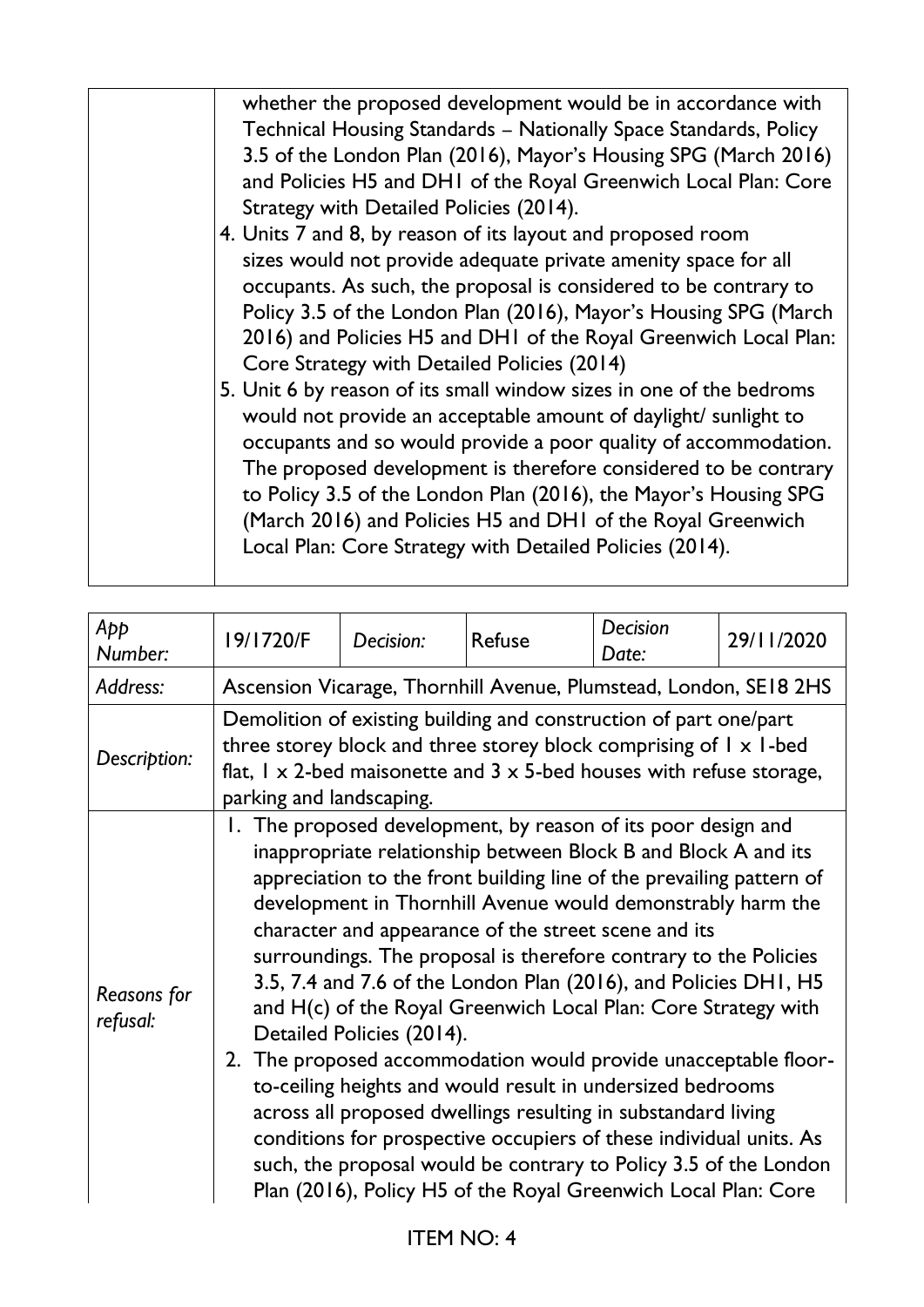| Strategy with Detailed Policies (2014), Nationally Described<br>Housing Standards and Mayoral Housing SPG (2016).<br>3. The proposal, by reason of the inaccessible and lack of sufficient<br>bedroom sizes in House 3, lack of level entry WC in the<br>Maisonette and the absence of front entrance canopies would not<br>be inclusively designed to meet the needs of the wider<br>community and those with mobility difficulties. As such, the<br>proposal would be contrary to Policy 3.8 of The London Plan<br>(2016), Policy H5 of the Royal Greenwich Local Plan: Core<br>Strategy with Detailed Policies (2014), and Part M4 (2) of<br>Schedule I to the Building Regulations 2015.<br>4. A Tree Survey report accompanying the application is considered<br>out of date as it references a development with a different<br>building footprint and therefore officers are unable to make an<br>accurate and proper assessment on whether the proposed<br>removal of trees and those to be retained would be acceptable.<br>As such, the proposal cannot demonstrate compliance with Policy<br>7.21 of The London Plan (2016) and Policies OS(f) and H(c) of the<br>Royal Greenwich Local Plan: Core Strategy with Detailed Policies<br>(2014).<br>5. The proposed bin stores of House 2, the Flat and the Maisonette<br>would exceed the maximum 15m carrying distance for waste<br>collectors and in the absence of a waste management plan the<br>proposal would not comply with Policy DHI of the Royal<br>Greenwich Local Plan: Core Strategy with Detailed Policies |
|-----------------------------------------------------------------------------------------------------------------------------------------------------------------------------------------------------------------------------------------------------------------------------------------------------------------------------------------------------------------------------------------------------------------------------------------------------------------------------------------------------------------------------------------------------------------------------------------------------------------------------------------------------------------------------------------------------------------------------------------------------------------------------------------------------------------------------------------------------------------------------------------------------------------------------------------------------------------------------------------------------------------------------------------------------------------------------------------------------------------------------------------------------------------------------------------------------------------------------------------------------------------------------------------------------------------------------------------------------------------------------------------------------------------------------------------------------------------------------------------------------------------------------------------------------------------------------------|
| (2014) and the Council's Waste Guidance Notes May 2018.                                                                                                                                                                                                                                                                                                                                                                                                                                                                                                                                                                                                                                                                                                                                                                                                                                                                                                                                                                                                                                                                                                                                                                                                                                                                                                                                                                                                                                                                                                                           |

| App                            | 14/0393/O                                                                                                                                                                                                                                                                                                                                                                                                        | Decision: | Refuse                                                                                                                                                                                                                                                                                                                                | <b>Decision</b> | 17/04/2014 |
|--------------------------------|------------------------------------------------------------------------------------------------------------------------------------------------------------------------------------------------------------------------------------------------------------------------------------------------------------------------------------------------------------------------------------------------------------------|-----------|---------------------------------------------------------------------------------------------------------------------------------------------------------------------------------------------------------------------------------------------------------------------------------------------------------------------------------------|-----------------|------------|
| Number:                        |                                                                                                                                                                                                                                                                                                                                                                                                                  |           |                                                                                                                                                                                                                                                                                                                                       | Date:           |            |
| Address:                       |                                                                                                                                                                                                                                                                                                                                                                                                                  |           | Ascension Vicarage, Thornhill Avenue, Plumstead, London, SE18 2HS                                                                                                                                                                                                                                                                     |                 |            |
| Description:                   |                                                                                                                                                                                                                                                                                                                                                                                                                  |           | Subdivision of existing house to provide 2 self contained units,<br>incorporating the construction of rear infill and side extensions,<br>removal of front porch, creation of a 2nd front door, installation of<br>window at front elevation, changes to windows at side elevation,<br>together with other associated external works. |                 |            |
| <b>Reasons for</b><br>refusal: | 1. The proposed development, due to the internal layout of the 3<br>terraced houses, would fail to provide a high quality development<br>as the overall living accommodation would be of an insufficient<br>size in terms of floor area and the rooms within the loft space<br>would not have an acceptable outlook or receive an adequate<br>level of natural light. As such, the proposal would be contrary to |           |                                                                                                                                                                                                                                                                                                                                       |                 |            |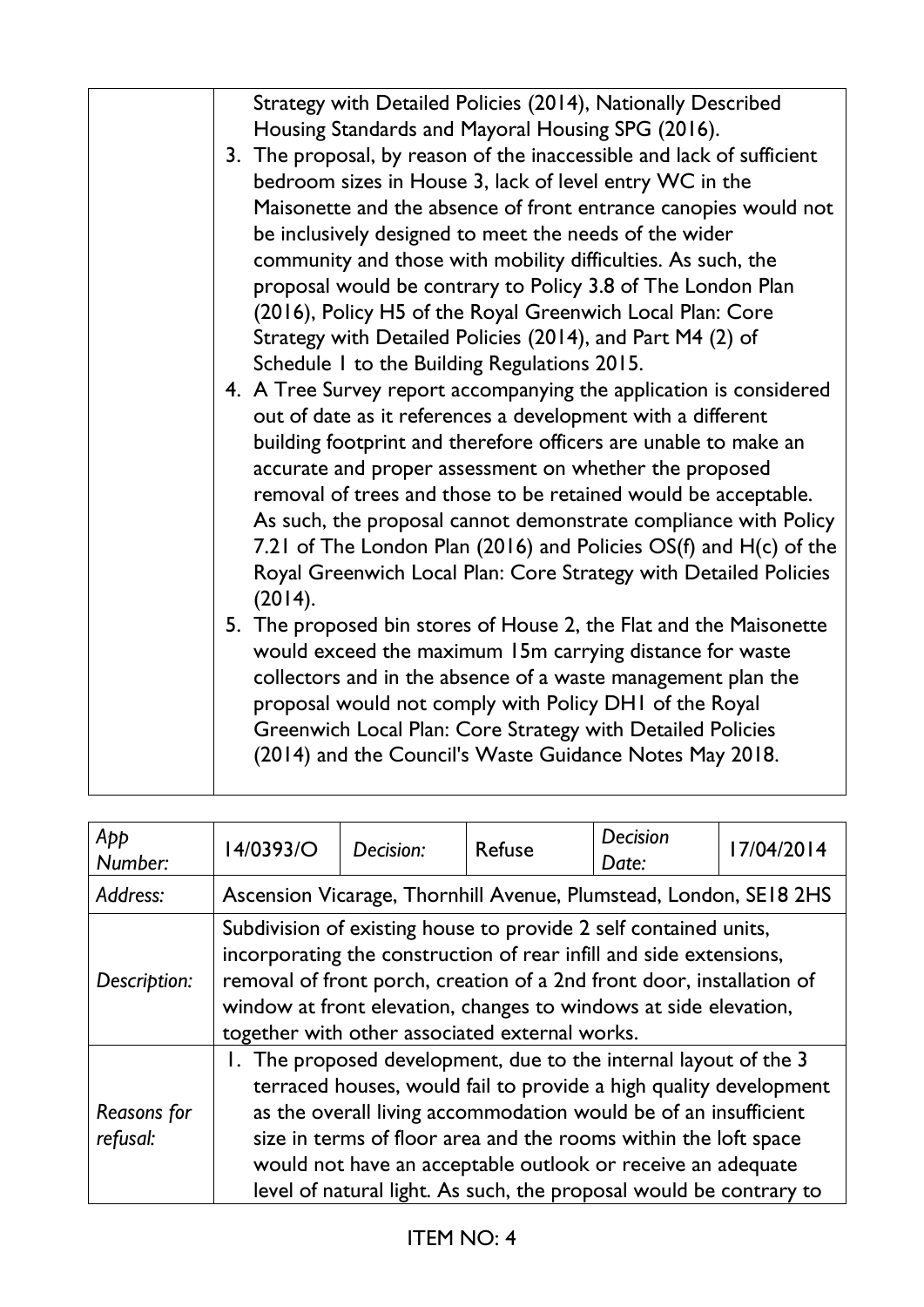| Policies 3.5 and 7.4 of the London Plan (2011), Policies SD1, D1<br>and H7 of the Unitary Development Plan (2006) and Policies H5<br>and DHI of the Core Strategy (Submission Version with                                                                                                                                                                                                                                                                                                                                     |
|--------------------------------------------------------------------------------------------------------------------------------------------------------------------------------------------------------------------------------------------------------------------------------------------------------------------------------------------------------------------------------------------------------------------------------------------------------------------------------------------------------------------------------|
| Proposed Further Alterations, 2013).<br>2. The proposed development, due to the external layout of the car                                                                                                                                                                                                                                                                                                                                                                                                                     |
| parking spaces in the front garden together with the refuse<br>storage, cycle storage and front entrances to the flats, would fail<br>to provide a high quality development that would create a<br>positive relationship with the surrounding area. As such, the<br>proposal would be harmful to the visual amenities of the<br>streetscape and would over-dominate the front garden to an<br>unacceptable degree which would be contrary to Policies 3.5 and<br>7.4 of the London Plan (2011), Policies SD1, D1 and H7 of the |
| Unitary Development Plan (2006) and Policies H5 and DH1 of the                                                                                                                                                                                                                                                                                                                                                                                                                                                                 |
| Core Strategy (Submission Version with Proposed Further<br>Alterations, 2013).                                                                                                                                                                                                                                                                                                                                                                                                                                                 |
| 3. In the absence of a Tree Survey to demonstrate that no harm<br>would be caused to the nearby Lime tree (TPO 55) there are<br>concerns about the impact of the adjacent hard surfacing and<br>nearby foundations on its general health due to potential root<br>compaction. As such, the proposal would be contrary to Policy<br>5.21 of the London Plan (2011), Policy D8 of the Unitary<br>Development Plan (2006) and Policies DHI and OS(f) of the<br>Core Strategy (Submission Version with Proposed Further            |
| Alterations, 2013).                                                                                                                                                                                                                                                                                                                                                                                                                                                                                                            |

# **5. Proposals (in detail)**

- 5.1 The principle of redeveloping the application site for residential development has been established by the Outline Planning Permission (Ref. 17/1916/O). The outline scheme set the parameters for the quantum of development, mix of units, maximum building heights and massing together with layout and access.
- 5.2 As such, the current application seeks the discharge of reserved matters for the following:

*"Submission of Reserved Matters (Appearance, Scale and Landscaping) pursuant to condition 2 of Planning Permission Reference 17/1916/O for the demolition of existing building and construction of 2 x 4-bed dwellings and 2 x 2-bed and 1 x 3 bed flats with associated parking, cycle storage and refuse."*

5.3 The condition with which the reserved matters application relates to is fully listed below: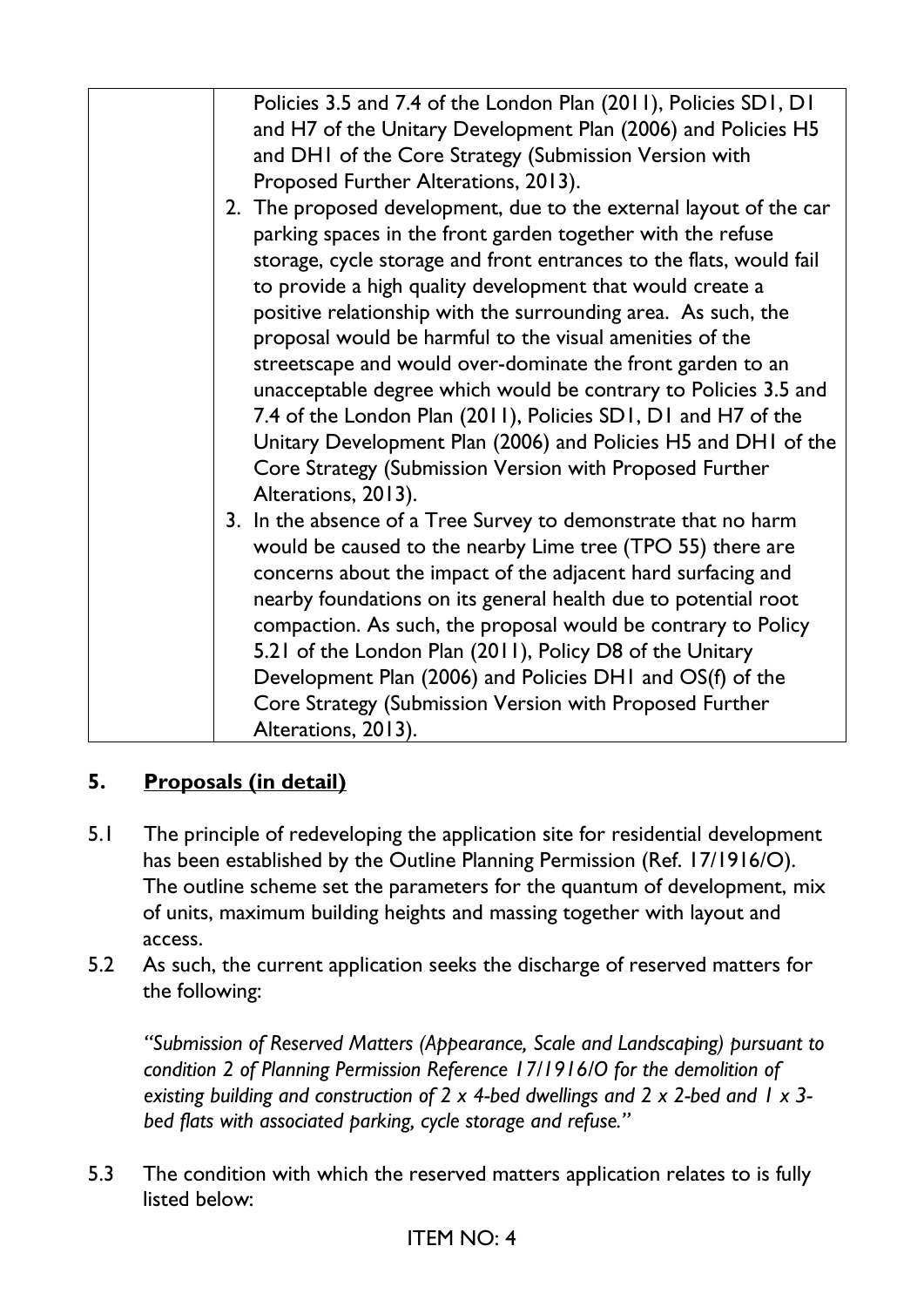*"No development shall be started until detailed drawings and relevant documents as detailed under each reserved matter have been submitted to, and approved by, the Local Planning Authority. The relevant part of the development shall in all respects be carried out in accordance with the approved plans:*

- − *Appearance - Including but not limited to block plan, floor plans for building and individual unit, sections, elevations, and full details of the facing/surface materials including samples to be used on the development and all other finishing materials including paving, hard surfacing and means of enclosure.*
- − *Scale - Including but not limited to drawings detailing massing, elevations and sections.*
- − *Landscaping- Including but not limited to landscaping plan, hard landscaping plan, car parking plan, cycle facilities, waste and storage facilities, details of any replacement trees and planting (including location, species, size, height and spacing), as well as tree protection and survey plan, and evidence of compliance with recommendations made in Arboricultural Implications Report prepared by SJA Trees- Arboricultural Planning Consultants."*

*Reason: In order that the Council is satisfied with the details of the proposed development and to ensure compliance with Policies 3.3, 3.4, 3.5, 3.8, 5.2, 6.9, 6.13, 7.4, 7.6 of the London Plan and Policies H2, H5, DH1, DH(b), OS(b), Policy IM1, IM4, IM(b) and IM(c) of the Royal Greenwich Local Plan: Core Strategy with Detailed Policies (July 2014).*

- 5.4 The submissions bring forward plans in accordance with the approved outline permission with detailed drawings as to the proposed appearance, landscaping, and scale of the proposal.
- 5.5 The proposed mix of the development would be the same as that which has been approved in the approved outline permission, being the below:
	- 2x 4 bedroom, 6 person dwellings
	- 1x 3 bedroom, 4 person dwellings
	- 2x 2 bedroom, 4 person dwellings
- 5.6 The proposed new building would be two storeys and would be positioned to maintain a reasonable separation distance from the road as it wraps around the junction with Ancaster Street. The building would have a maximum depth of 11.9m, and a width of 25.81m. The building would have a maximum height of 10.1m and a height to the eaves of 5.7m from ground level. The building would utilise a pitched roof construction.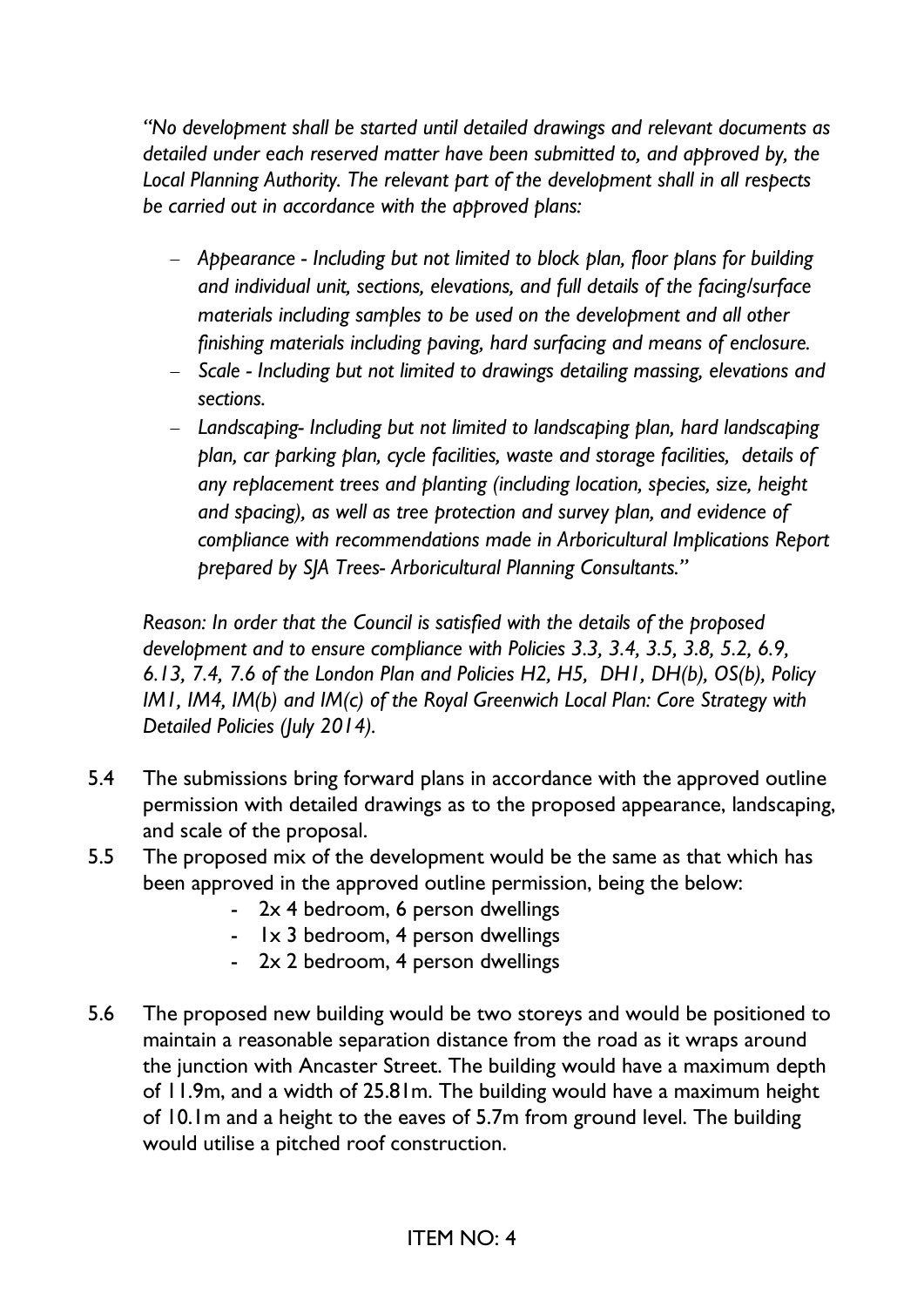- 5.7 The submissions state that the proposed development would utilise the below materials:
	- External Walls faced with Wienerberger Con Mosso brickwork.
	- Roof The roofing tiles clay single-camber with clay bonnet hip tiles, as per the style of the existing building.
	- Windows Aluminium Frame (Grey Colour)
	- Boundaries Mixture of brickwork and timber fences.
- 5.8 Material details as to the proposed external doors, garden patios and front hardscaping have not been provided as part of the application.
- 5.9 The submissions bring forward the provision of five (5) off street car parking spaces as well as ten (10) cycle parking spaces and associated waste and refuse storage.
- 5.7 The external amenity spaces would primarily be positioned at the rear of the proposed building in the southernmost corner of the application site, with each dwelling having access to their own private rear garden.

## **6. Consultation**

- 6.1 The application, since being submitted in November 2020 has been subject to full public consultation comprising of a site notice and eighteen (18) neighbour notification letters sent to occupiers within the vicinity of the application site. The Friends of Plumstead Common and the Positive Plumstead Group were also notified about the proposal.
- 6.2 Following discussions with the planning agent, additional drawings were submitted showing greater detail of the proposed trees to be planted at the site. Additional revisions were also received reducing the proposed number of parking spaces at the site to 5 (from 6), in line with the previously approved outline permission. As these submissions were either ancillary to the proposal or were to align the scheme with that which was previously approved at outline stage, re-consultation did not take place in this instance.
- 6.3 Four (4) responses from neighbours were received, all in objection to the proposal. A summary of these responses is provided below: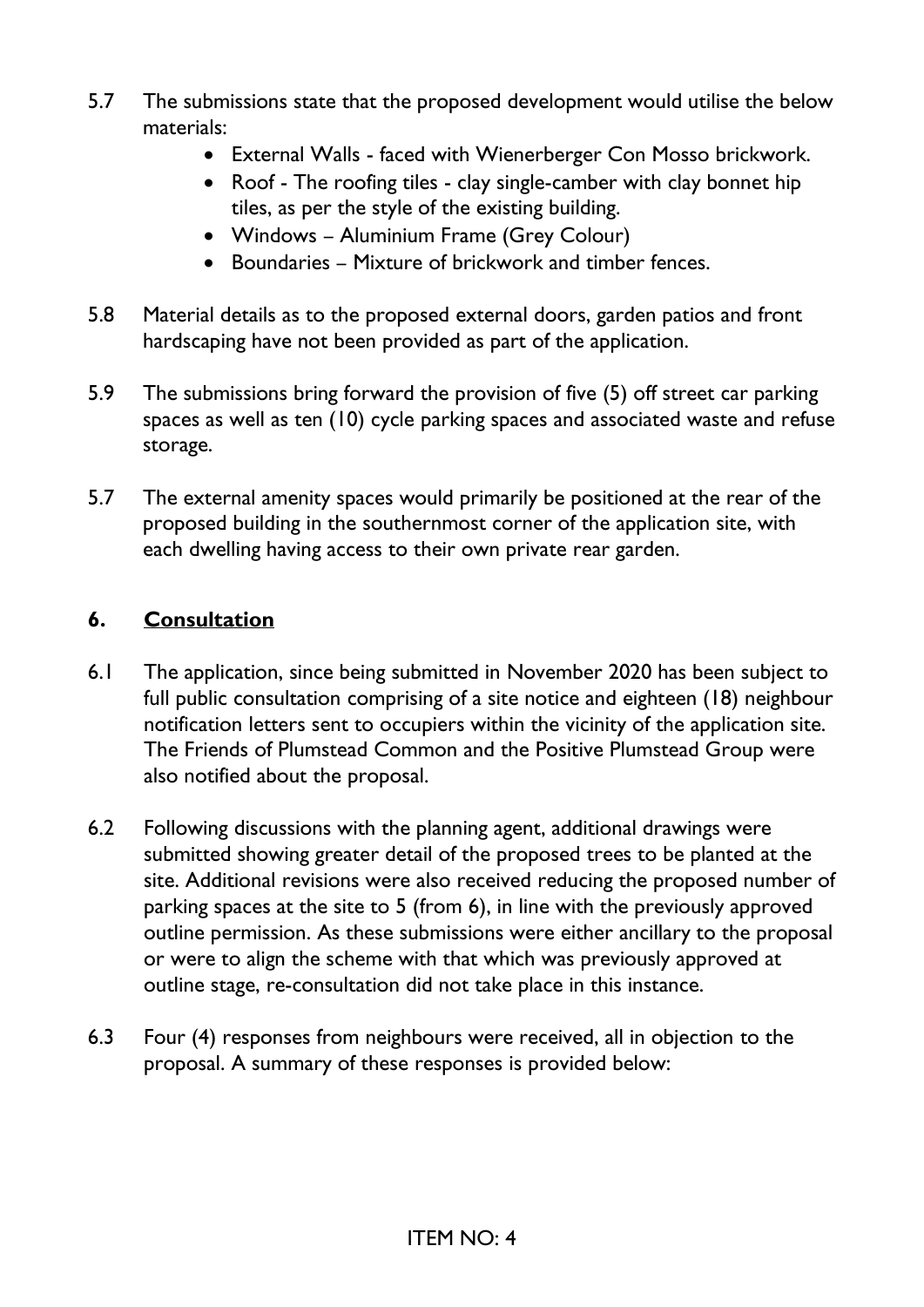| <b>Summary of Comments</b>                                                                                                                                                       | <b>Officers comments</b>                                                                                                                                                                                                                                                                                                                                                                       |
|----------------------------------------------------------------------------------------------------------------------------------------------------------------------------------|------------------------------------------------------------------------------------------------------------------------------------------------------------------------------------------------------------------------------------------------------------------------------------------------------------------------------------------------------------------------------------------------|
| Concern relating to the loss of the<br>existing building                                                                                                                         | The principle of the loss of the existing<br>building has already been established as<br>part of decision 17/1916/O. The loss of<br>the existing building cannot be considered<br>as part of the assessment of this<br>application.                                                                                                                                                            |
| Concern relating to proposed parking<br>arrangements                                                                                                                             | The principle number of parking spaces<br>sought to be provided at the site has<br>already been approved as part of decision<br>17/1916/O and included as an approved<br>condition. Only the design of the<br>proposed parking spaces can be taken into<br>consideration as part of this assessment.<br>These aspects of the development are<br>assessed in section 14 of the report<br>below. |
| Concern that the proposed new trees<br>may negatively affect neighbouring<br>properties structural stability.                                                                    | Structural matters are not a material<br>planning consideration in this context.<br>Party wall matters are a civil matter<br>between interested parties. The proposed<br>trees brought forward in the proposal are<br>assessed in section 19 of the report<br>below.                                                                                                                           |
| Concern that the visual scale and<br>density of the proposed development is<br>not in accordance with the surrounding<br>architecture and pattern of<br>development in the area. | These aspects of the development are<br>assessed in section 11 of the report<br>below.                                                                                                                                                                                                                                                                                                         |
| Concern that the proposed number of<br>prospective occupants would result in<br>amenity impacts and parking issues.                                                              | The proposed mix and number of<br>occupants has been approved in the<br>outline application 17/1916/O, and so<br>cannot be considered as part of the<br>assessment of this application. These<br>aspects of the development are assessed in<br>the section 13 of the report below.                                                                                                             |
| Concern that the current site has<br>already caused anti-social behaviour to<br>occur more than a few times                                                                      | The antisocial behaviour that may have<br>arisen from the existing vacant building is<br>not a consideration which can be taken                                                                                                                                                                                                                                                                |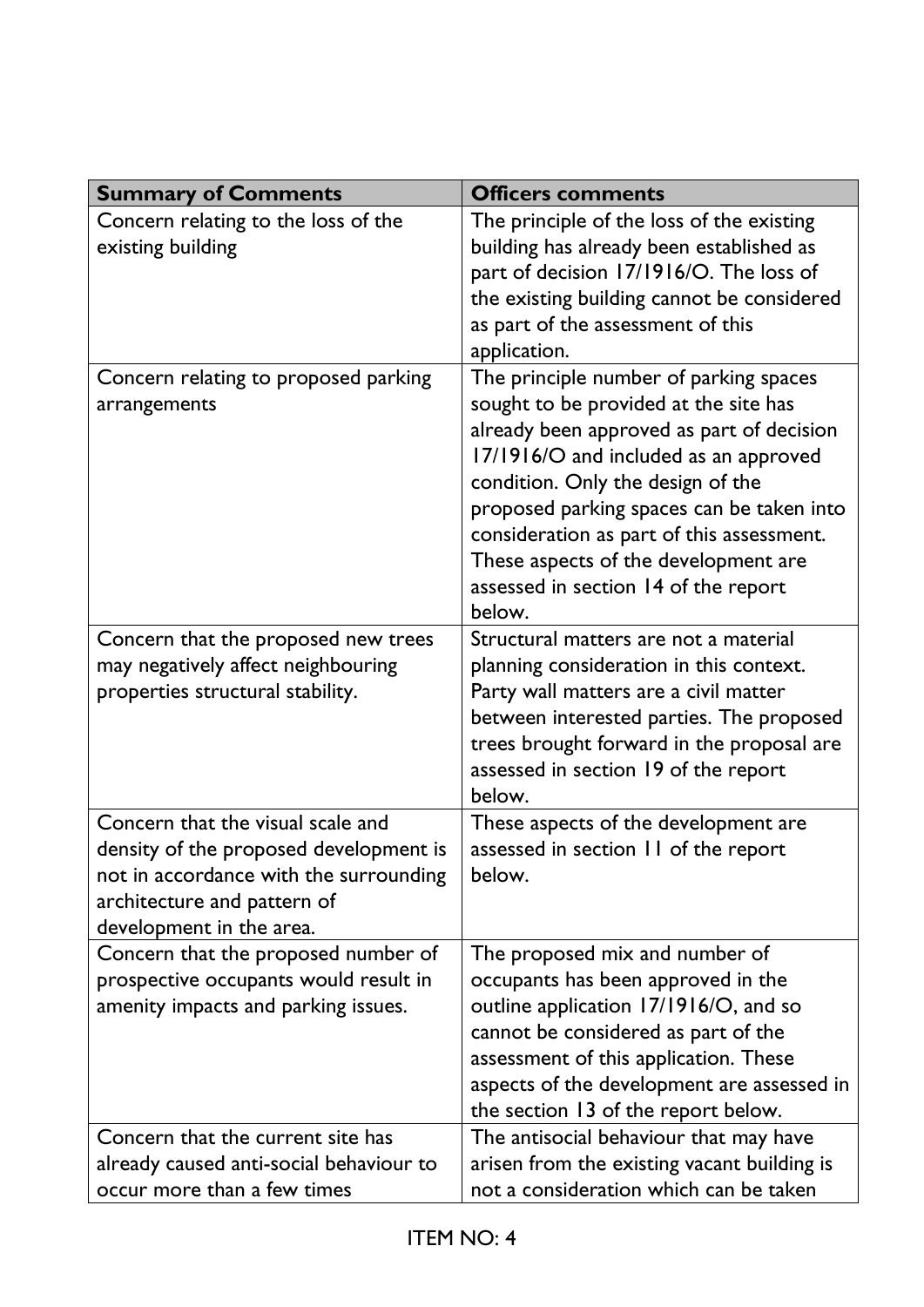| with some calls reported to the police. | into account in determining this          |
|-----------------------------------------|-------------------------------------------|
| This included breaking in, throwing     | application for reserved matters, as this |
| stones and rubble the internally        | application only relates to appearance,   |
| demolished building.                    | scale and landscaping of an outline       |
|                                         | permission already approved under         |
|                                         | application 17/1916/O.                    |

#### 6.4 *Councillors*

- 6.5 As noted in section 2.2 of the report, the proposal has been called before committee by Councillor Merrill, however, the call in request did not include any specific concerns in relation to this proposal.
- 6.6 No other responses from councillors were received.

#### 6.7 *Responses from Council Departments*

6.8 A summary of the consultation responses received along with the officer comments are set out in table below:

| <b>Details of</b><br><b>Representation</b><br>and date<br>received | <b>Summary of</b><br><b>Comments</b>                                  | <b>Officers comments</b>                                                                                                                                                                     |
|--------------------------------------------------------------------|-----------------------------------------------------------------------|----------------------------------------------------------------------------------------------------------------------------------------------------------------------------------------------|
| <b>Transport and</b><br>Highways:                                  | "No highway objection is<br>raised to the discharge of<br>conditions" | The transport and<br>highways impact of the<br>proposal is assessed in<br>section 14 below.                                                                                                  |
| <b>Waste Services:</b>                                             | "We are happy with the<br>waste and recycling<br>proposals."          | The waste related aspects<br>of this proposal are<br>discussed at section 16<br>below. Further details are<br>proposed to be provided<br>via a condition attached<br>to the decision notice. |
| <b>Environmental</b><br><b>Health:</b>                             | No response received.                                                 | The noise and other<br>neighbouring amenity<br>related aspects of this<br>proposal are assessed in<br>section 13 below.                                                                      |
| <b>Housing</b><br>Occupational<br>Therapy:                         | No response received.                                                 | A condition has been<br>attached to the decision<br>notice which requires all                                                                                                                |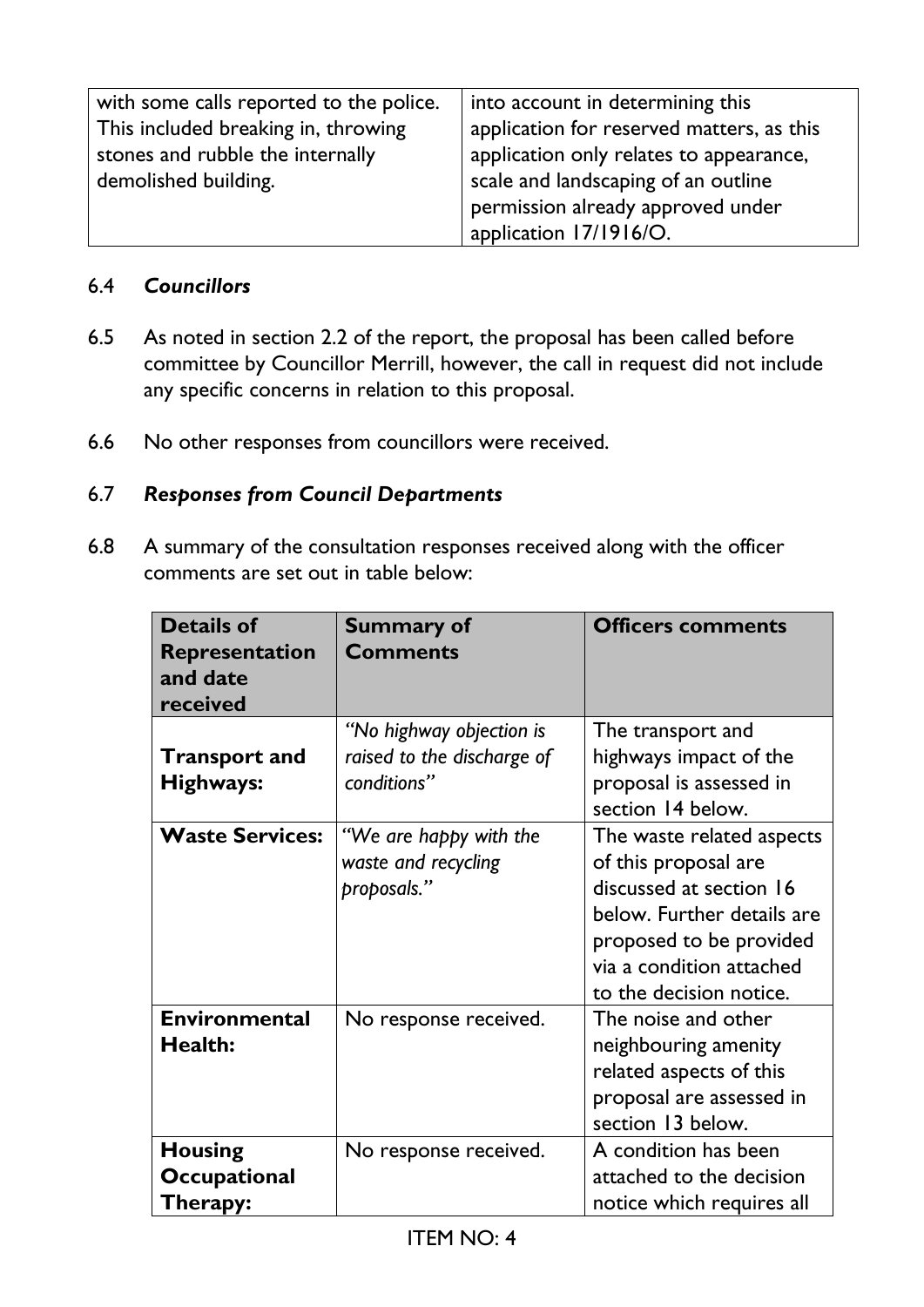|                                      |                                                                                                                                                                                                           | of the dwellings to be<br>compliant with Building<br><b>Regulation requirement</b><br>M4(2)                                                                                                                                    |
|--------------------------------------|-----------------------------------------------------------------------------------------------------------------------------------------------------------------------------------------------------------|--------------------------------------------------------------------------------------------------------------------------------------------------------------------------------------------------------------------------------|
| <b>Tree Officer:</b>                 | "I would have preferred<br>something other than crab<br>apple or prunus. These<br>trees can cause mess from<br>falling fruit and slip hazard<br>on paving, invasive<br>roots/surface roots from<br>prunus | Following discussions<br>with the planning agent,<br>additional ancillary<br>submissions were<br>provided amending the<br>proposal to so that the<br>types of tree to be<br>planted at the site in<br>accordance with the tree |
|                                      | I would have preferred<br>something like birch, maple<br>(all acer sp.) etc, something                                                                                                                    | officer comments.<br>The tree related                                                                                                                                                                                          |
|                                      | with some longevity but<br>understand there may be<br>limited planting space<br>available"                                                                                                                | assessment in relation to<br>this proposal is set out<br>below in section 19 of the<br>committee report.                                                                                                                       |
| <b>Flood Risk</b><br><b>Manager:</b> | No response received.                                                                                                                                                                                     | The application site is not<br>in a flood zone 2 or 3 and<br>so a Flood Risk<br>Assessment is not<br>required for an<br>application of this size.                                                                              |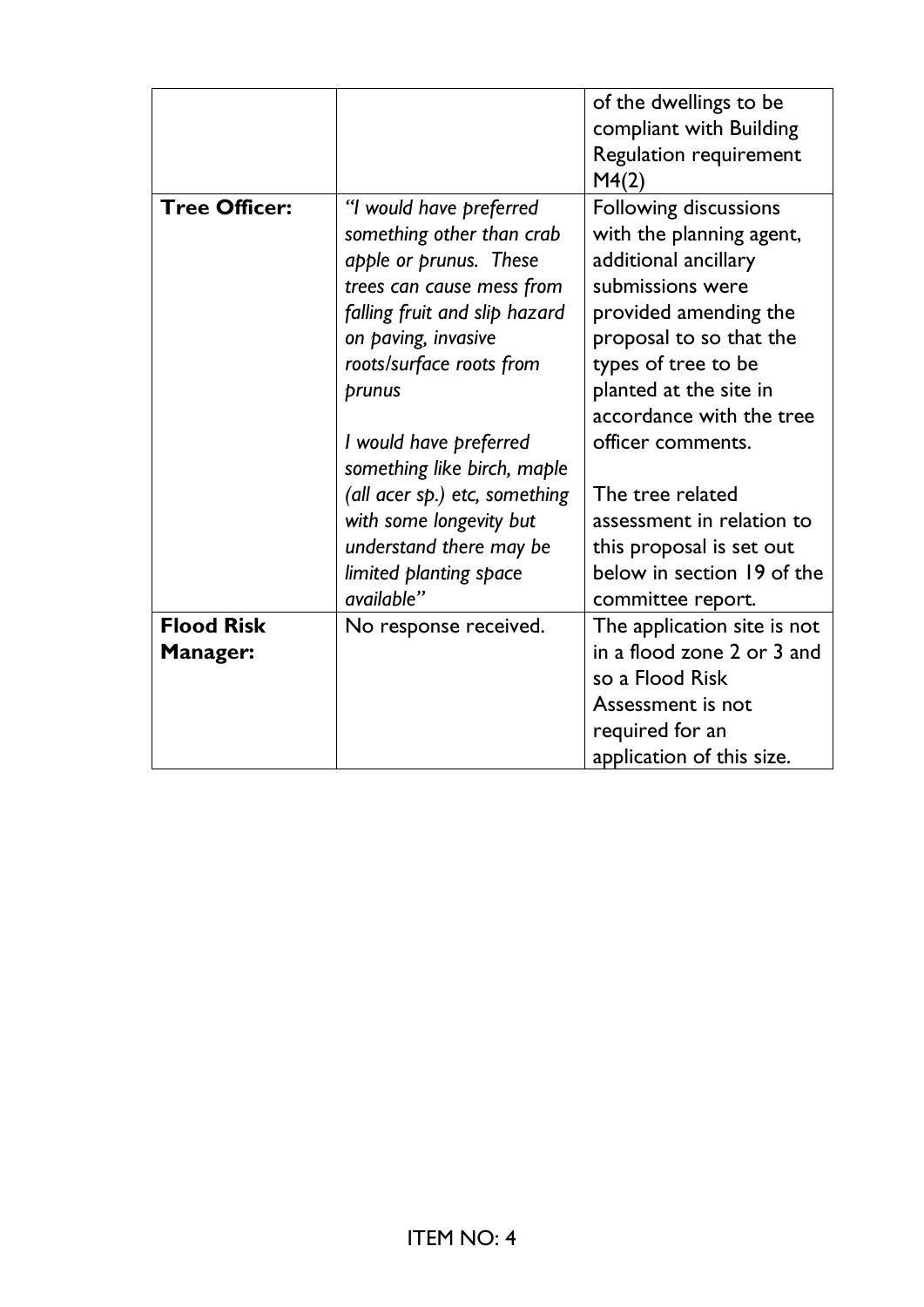# **7. Planning Context**

- 7.1 This application needs to be considered in the context of a range of national, regional and local planning policies and Supplementary Planning Guidance / Documents.
	- **National Planning Policy Framework (NPPF – 2012)**
	- **The London Plan (March 2021)**
	- **The Royal Greenwich Local Plan: Core Strategy with Detailed Policies ("Core Strategy" – 2014)**
	- **New Developments: Guidance Notes for the storage and collection of waste and recycling materials for the Royal Borough of Greenwich (May 2018)**
	- **Mayors Housing SPG (March 2016)**
- 7.2 For full details relevant policies, SPDs and other documents, refer to Appendix 3.

## **8. Material Planning Considerations**

- 8.1 This section of the report provides an analysis of the specific aspects of the proposed development and the principal issues that need to be considered in the determination of the planning application (Ref: 20/3353/R):
	- Principle of development;
	- Density and Mix
	- Design
	- Quality of Living Environment for future residents
	- Impact on neighbouring amenity
	- Transport and Highways Impacts
	- Cycle Parking
	- Waste and Refuse Storage
	- Sustainability
	- Inclusive Design
	- Trees
	- Community Infrastructure Levy (CIL);
	- RBG CIL: and
	- Implications for disadvantaged groups.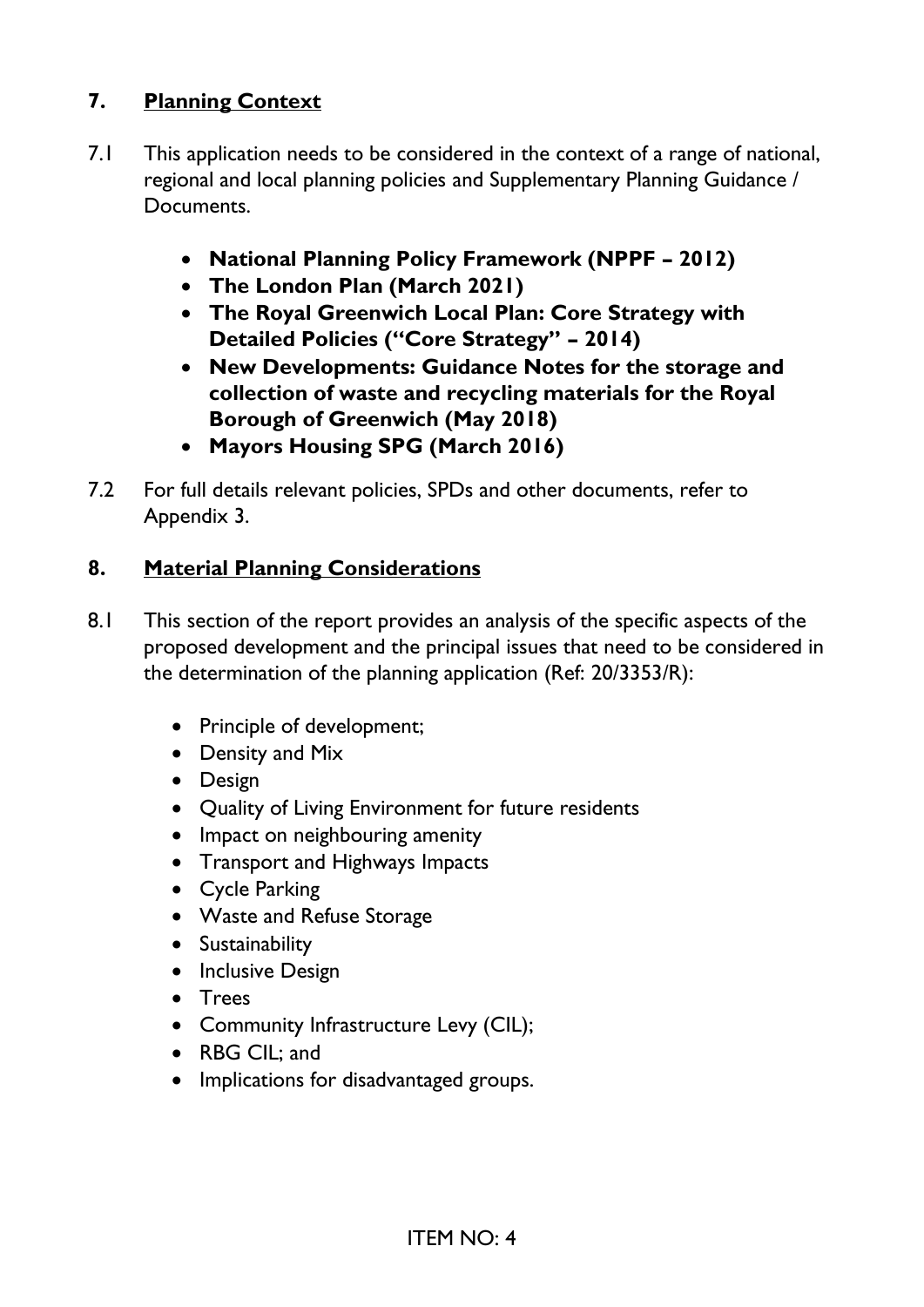# **9. Principle of Development**

- 9.1 The overriding objective of the Royal Greenwich policy framework is to deliver high quality development which improves the quality and distinctive identity of places and contributes to their success and the area's popularity as somewhere to live, work and stay.
- 9.2 The principle of development, specifically with relation to the loss of the building and associated vicarage and the bringing forward of additional housing was assessed and approved in the previously approved Outline Application (17/1916/O), with which this application is associated.
- 9.3 The proposed is found to be in accordance with the parameters and principles established by the outline consent.

# **10. Density and Mix**

- 10.1 Planning policy seeks to optimise the development capacity of a site. Policy GG2 of the London Plan (2021) (LP) sets out that to make the best use of land, those involved in planning and development must promote higher density development.
- 10.2 Whilst officers do note that the density matrix set out in the previous London Plan (2016) has been abandoned, the new LP clearly sets out that proposals should place focus on the site-specific design conditions and which density would be acceptable within those parameters.
- 10.3 Policy H10 of the LP makes clear that schemes should generally consist of a range of units sizes, and that applicants and decision makers should have regard to the nature and location of the site, the aim to optimise housing potential sites, the need for additional family housing, and, where appropriate, the mix of uses and range of tenures brought forward in a particular scheme.
- 10.4 As set out in the design section below and elsewhere within this report, the previously approved outline permission (17/1916/O) has approved the principle of providing a corner development of modest scale and with characteristic roof form within the application properties surrounding residential context and acknowledging the existing lawful situation. This is considered to be acceptable and appropriate within the context of Policy D3 of the LP.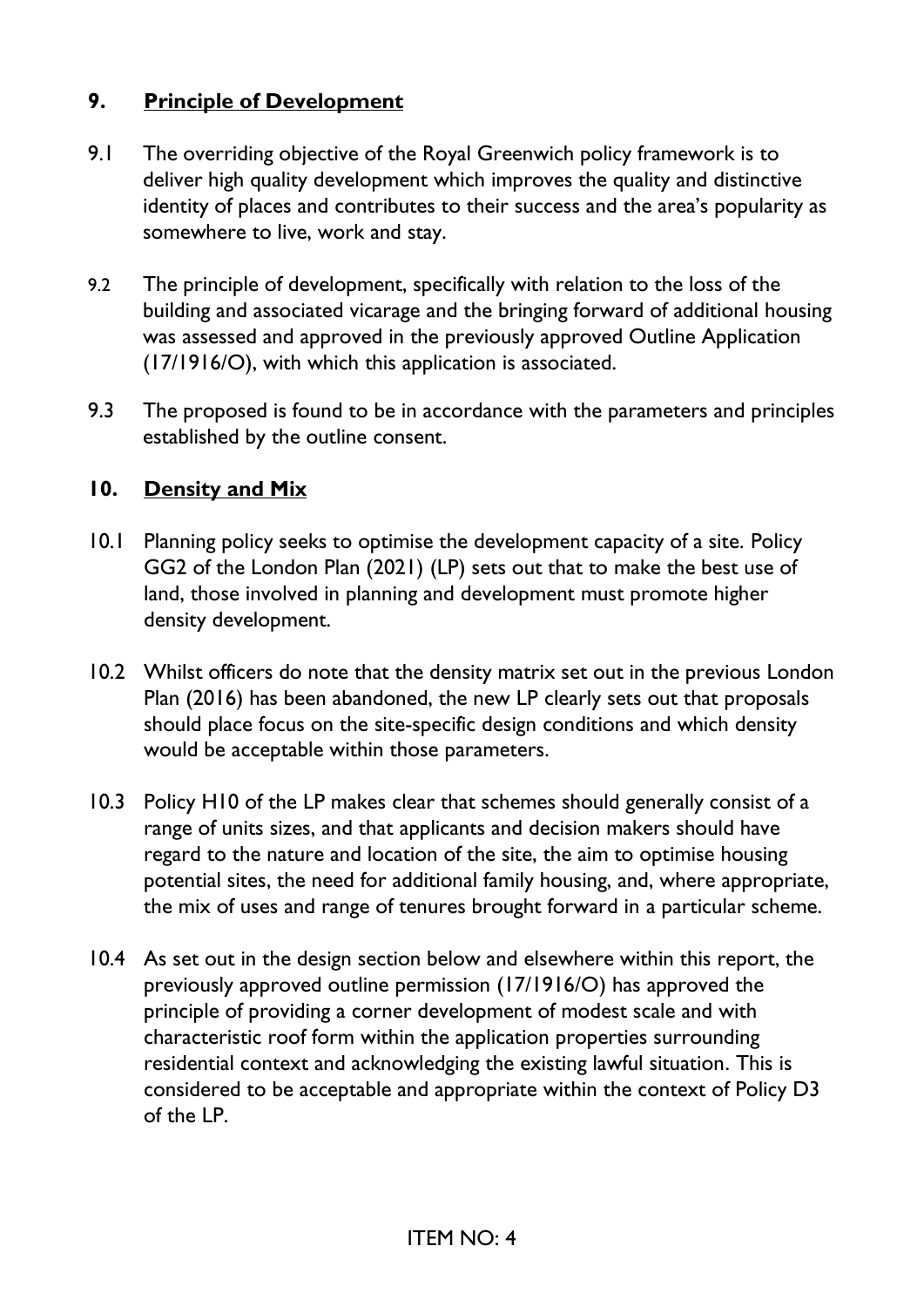- 10.5 The provision of a density of around 53 Units Per Hectare which reflects the generally low-density character of the surrounding area is therefore considered to be appropriate in this area.
- 10.6 It is also acknowledged that the proposed density, mix and building footprint would match that which was approved in the outline permission. As the principle of this density and mix was considered to be acceptable in 17/1916/O, the submitted details relating to these aspects of the proposal are therefore considered to again be acceptable in this instance.

# **11. Design**

- 11.1 Policy D3 of the LP states that development proposals should be of high quality, enhancing local context by delivering buildings and spaces that positively respond to local distinctiveness through their layout, orientation, scale, appearance and shape, with due regard to existing and emerging street hierarchy, building types, forms and proportions.
- 11.2 Policy D4 of the LP sets out that design and access statements submitted with proposals should demonstrate how proposals meet the design requirements of the London Plan. This policy also sets out that where appropriate, modelling and digital imagery can be used to inform planning decisions.
- 11.3 Policy DH1 of the CS requires all developments to be of a high quality of design and demonstrate that they positively contribute to the improvement of both the built and natural environments.
- 11.4 The originally approved outline permission brought forward a building which covered a ground area of 302sqm and provided 5 units over two storeys, with a hipped roof construction. Generally, this format and size was considered to be acceptable subject to more detailed design which has been brought forward as part of this submission.
- 11.5 The submitted details bring forward a building over largely the same footprint (309sqm), providing 5 units over two storeys, with a hipped roof construction. This layout and format, as well as the positioning of the building, is considered to be consistent and in accordance with the more general submissions which were provided as part of outline permission 17/1916/O.
- 11.6 The proposed development would be two storeys with similar heights to that of the surrounding buildings, which would be in accordance with the overwhelming pattern of development within the surrounding area. The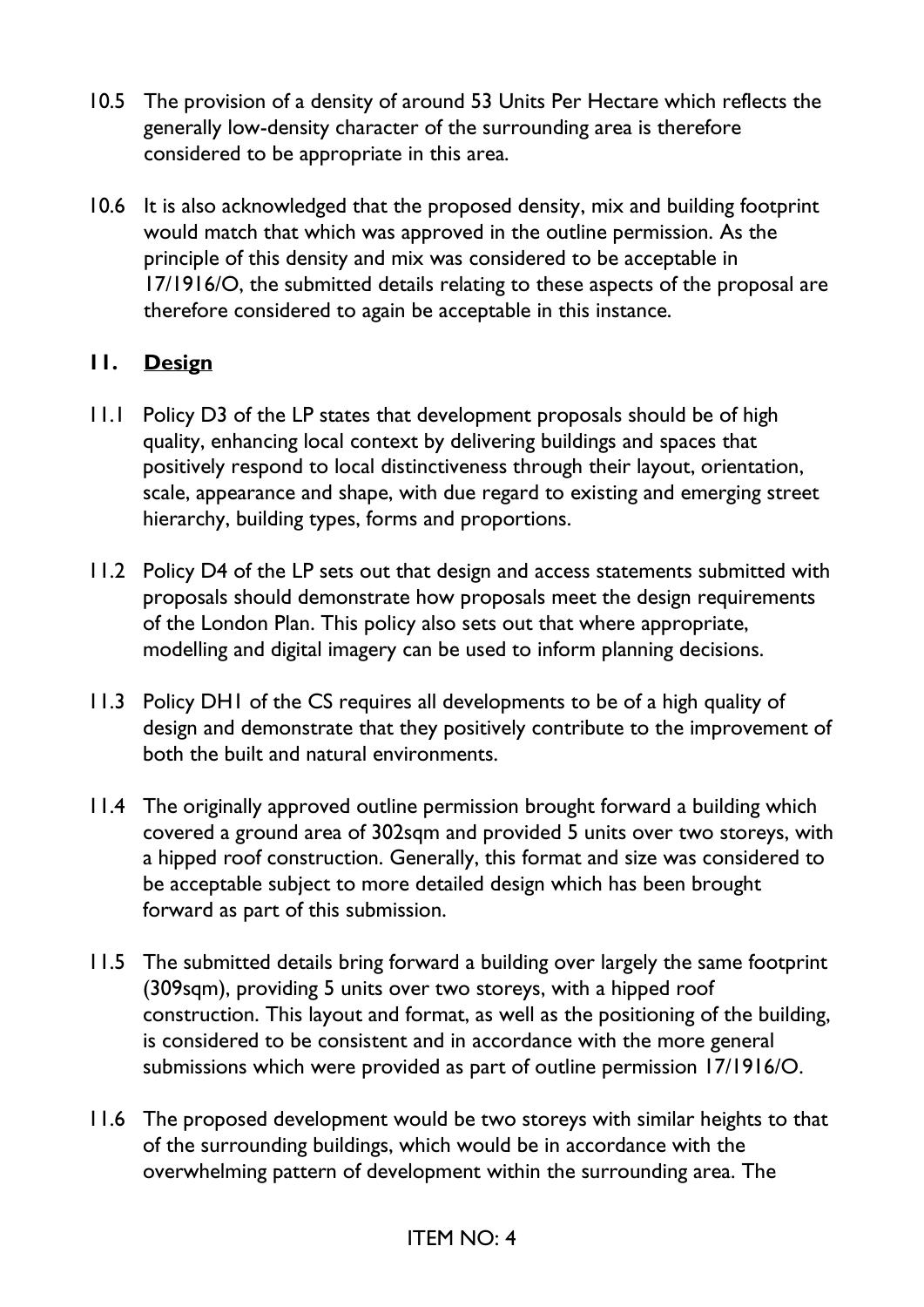proposed terrace would feature a hipped roof construction which would replicate the semi-detached dwellings in the immediate locality.

- 11.7 The flat roof elements of the proposal would be exclusively positioned towards the rear of the proposed building – whilst this roof form is not sympathetic to those used in the surrounding area, these aspects would not be visible from the wider public realm and so these aspects of the proposal are considered to be acceptable on balance.
- 11.8 The front elevation of the proposed terrace would maintain a reasonable separation distance between the side boundaries of the application property.
- 11.9 The site is a corner plot. On Ancaster Street to the south the prevailing urban grain of the area includes buildings with a front building line approximately 7m from the highway. On Thornhill Avenue to the east the adjacent buildings would typically have a front building line approximately 3.7m from the Highway. In accordance with this urban grain, on the façade facing Ancaster Street, the development would have a separation distance from the pedestrian path of 6.5m and on the façade facing Thornhill Avenue the development would have a separation distance from the pedestrian path of 4.6m.
- 11.10 With respect to the above, the layout of the building is considered to be consistent with the front building lines of the adjoining properties, with setbacks and articulation to match. It is considered that the layout of the building follows the established siting and rhythm of the group of existing buildings adjoining the site at Ancaster Street and Thornhill Avenue.
- 11.11 Whilst officers do acknowledge that with reference to the neighbouring properties on Thornhill Avenue and Ancaster street the distance between the proposed building and the boundary would be less extensive, when viewed from the public realm, the separation between the proposed boundary would be appear reasonable and in accordance with the surrounding architecture of the semi-detached properties in the locality. It is therefore considered that this, when combined with the 2 storey appearance of the development, would retain the open character within the surround area.
- 11.12 The positioning and layout of openings on both the front and rear elevations of the proposed terrace would be sympathetic to the openings on the surrounding semi-detached dwellings.
- 11.13 The proposed layout of the front and rear garden spaces is considered to be appropriate. Noting how units 2, 3 and 5 all share access from the main front entranceway, the sharing of a front forecourt for some of the dwellings is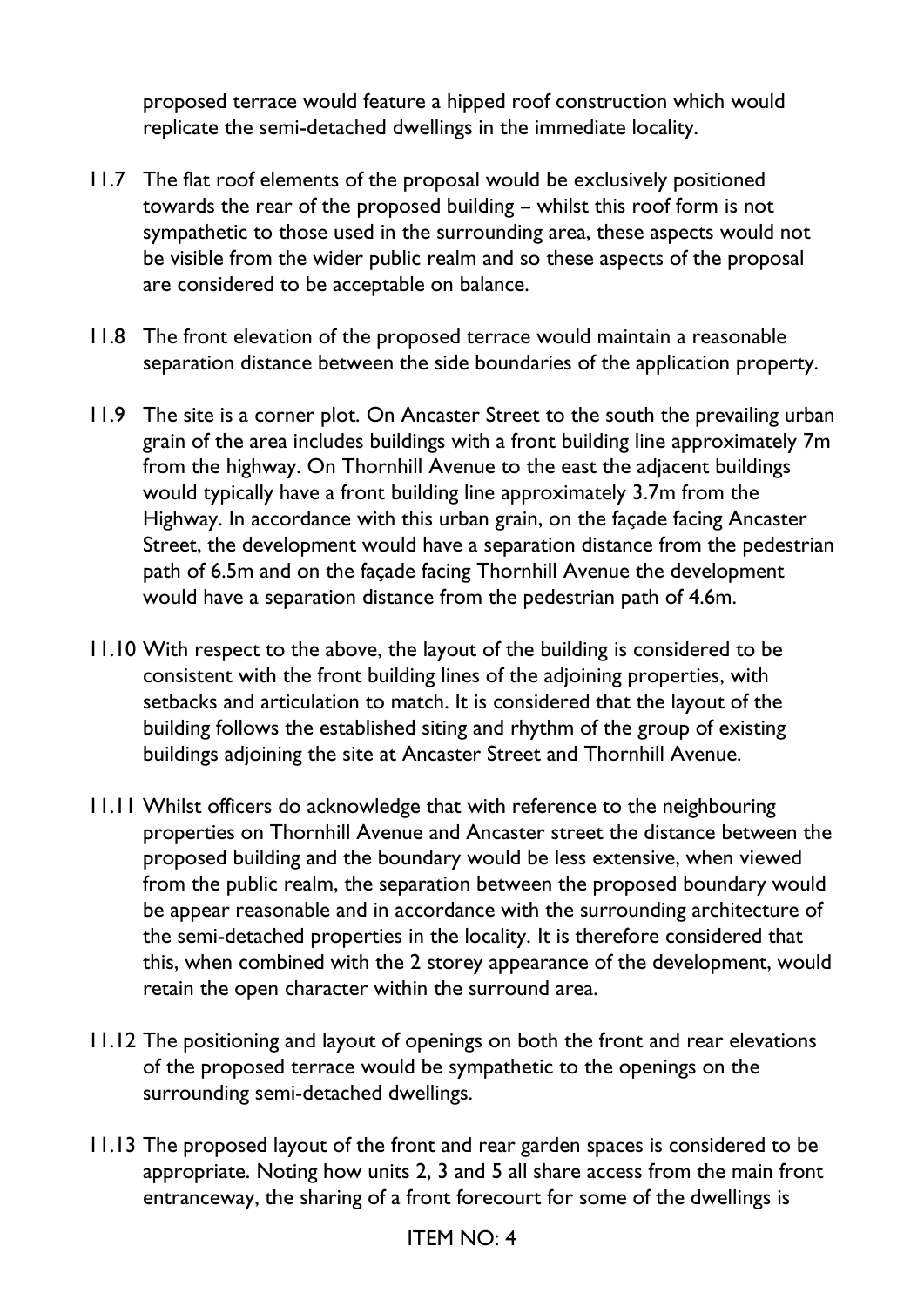considered to be acceptable in this instance. At the rear, each dwelling would have their own separated private garden/ amenity space similar built form of the surrounding locality.

- 11.14 The submissions state that the proposed development would utilise the below materials:
	- External Walls faced with Wienerberger Con Mosso brickwork.
	- Roof The roofing tiles clay single-camber with clay bonnet hip tiles, as per the style of the existing building.
	- Windows Aluminium Frame (Grey Colour)
	- Boundaries Mixture of brickwork and timber fences.
	- Doors Unclear
	- Retaining Walls, Garden Patios, Front hardstandings Unclear
- 11.15 Further details of the proposed materials are proposed to be secured through condition to ensure their quality.
- 11.16 Overall, the proposed details are considered to be in accordance with Policies D3 and D4 of The London Plan (2021), and Policies DH1 and H5 of the Royal Greenwich Local Plan: Core Strategy with Detailed Policies (2014).

# **12. Quality of Living Environment provided for future residents**

12.1 Policy D6 of the LP refers to providing high quality housing developments, with adequately sized rooms and convenient and efficient room layouts which are functional and fit for purpose. This is also reflected in Policies H5 and DH<sub>I</sub> of the CS.

# *GIA*

12.2 The following sets out the relevant 'Minimum Space Standards for New Dwellings' as per the Technical Housing Standards and Table 3.3 of the London Plan (2016).

| Unit Provision Min |                     | <b>Provided</b> | $\mid$ Min               |                | <b>Provided   Compliant?</b> |
|--------------------|---------------------|-----------------|--------------------------|----------------|------------------------------|
|                    | <b>Required GIA</b> |                 | <b>Required Built in</b> |                |                              |
|                    | <b>IGIA</b>         |                 | <b>Built in</b>          | <b>Storage</b> |                              |
|                    |                     |                 | <b>Storage</b>           |                |                              |
|                    |                     |                 |                          |                |                              |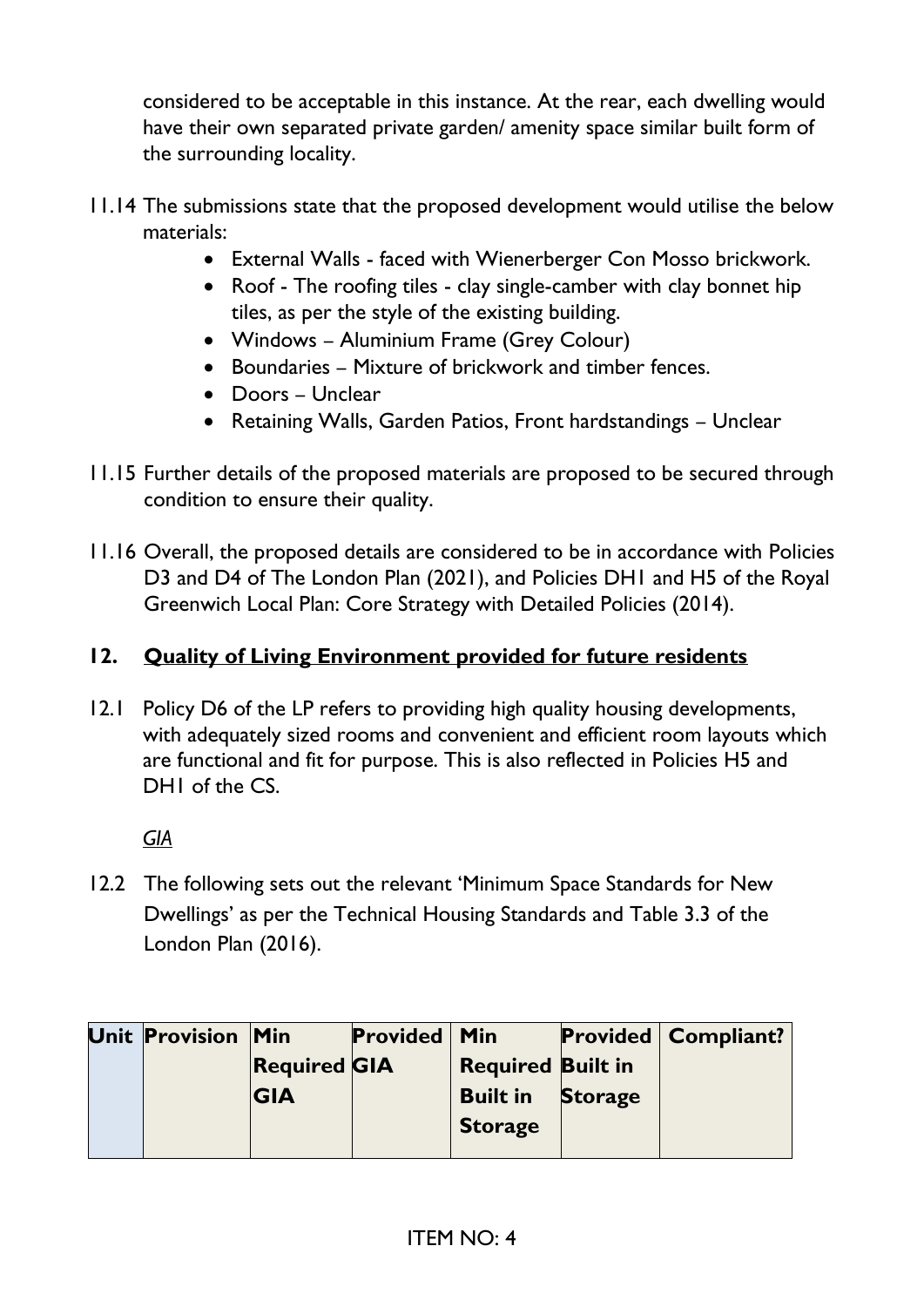|                         | 4b6p | 106sqm | 107.39sq | 3.0sqm             | <b>Not</b> | Yes |
|-------------------------|------|--------|----------|--------------------|------------|-----|
|                         |      |        | m        |                    | Shown      |     |
| $\overline{2}$          | 2b4p | 79sqm  | 84.54sq  | $2.0$ sqm          | <b>Not</b> | Yes |
|                         |      |        | m        |                    | Shown      |     |
| $\mathbf{3}$            | 2b4p | 70sqm  | 74.66sq  | $2.0$ sqm          | 3.8 Isqm   | Yes |
|                         |      |        | m        |                    |            |     |
| $\overline{\mathbf{4}}$ | 4b6p | 106sqm | 107.4sq  | 3.0 <sub>sqm</sub> | <b>Not</b> | Yes |
|                         |      |        | m        |                    | Shown      |     |
| 5                       | 3b4p | 74sqm  | 96.87sq  | $2.5$ sqm          | <b>Not</b> | Yes |
|                         |      |        | m        |                    | Shown      |     |

12.3 The submitted drawings show that all of the proposed units would be compliant with the relevant GIA requirements. Whilst officers do note that the development would not provide any built-in storage, it is considered that this storage can be reasonably provided within the GIA's that have been set out and would not result in a poor quality of accommodation.

#### *Bedroom Sizes*

- 12.4 Pursuant to the Technical Housing Standards, a dwelling with two (2) or more bedspaces must have at least one (1) double (or twin) bedroom. A double or twin bedroom with two (2) bed spaces is required to have a minimum floor area of at least  $11.5m<sup>2</sup>$  and a width of 2.75m. A single bedroom with one (1) bed space is required to have a minimum floor area of 7.5m² and be at least 2.15m wide.
- 12.5 All of the proposed rooms appear to be compliant with the relevant width and floorspace requirements. This aspect of the proposed development is therefore considered to be acceptable.

#### *Bathroom Provision*

12.6 The standards also set out that: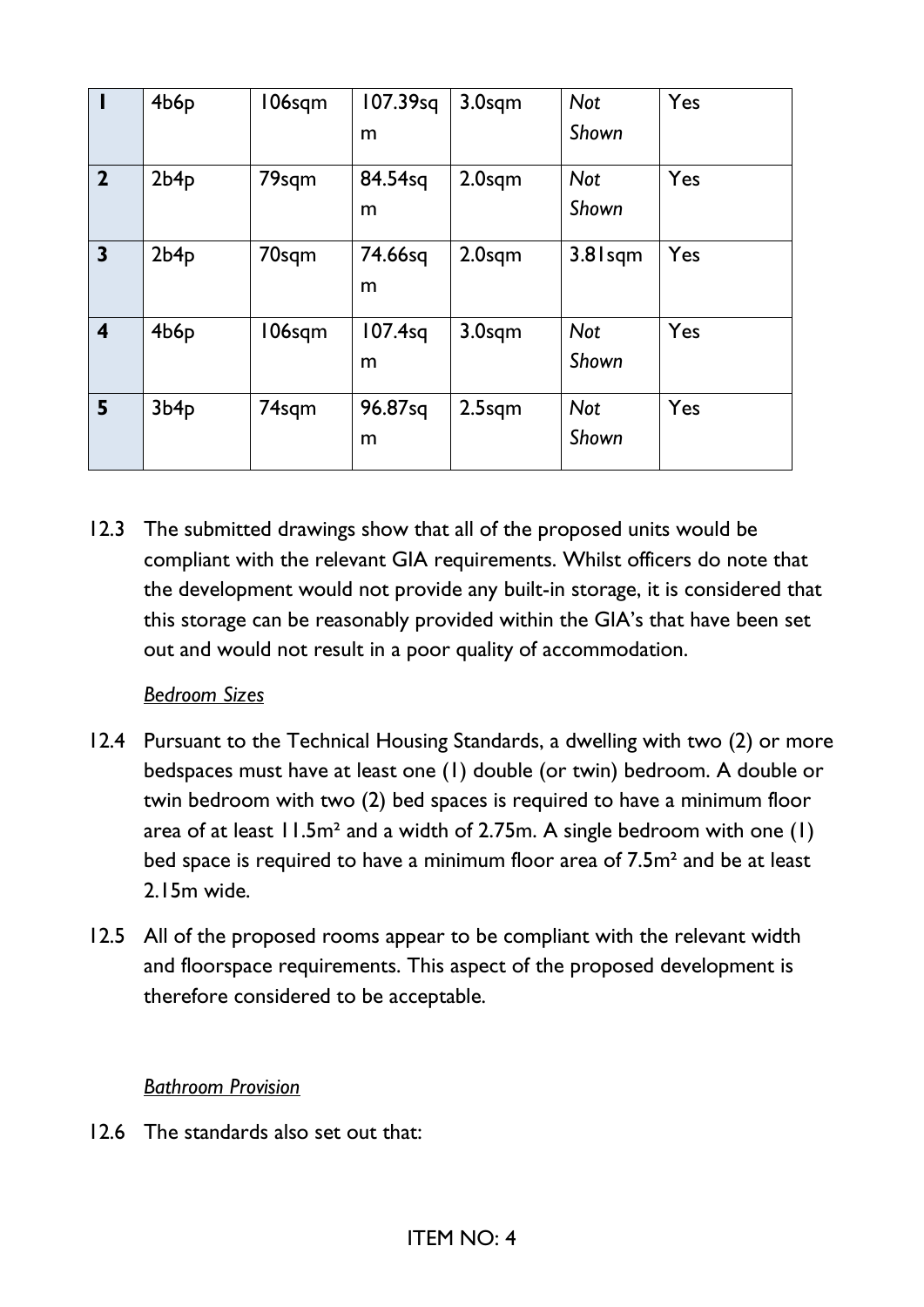*"GIAs for one storey dwellings include enough space for one bathroom and one additional WC (or shower room) in dwellings with 5 or more bedspaces. GIAs for two and three storey dwellings include enough space for one bathroom and one additional WC (or shower room). Additional sanitary facilities may be included without increasing the GIA provided that all aspects of the space standard have been met."*

12.7 All of the proposed dwellings are compliant with the above requirement.

## *Floor to ceiling height requirements*

- 12.8 The LP standard sets a minimum ceiling height of 2.5 meters for at least 75% of the gross internal area of the dwelling. This is to address the unique heat island effect of London and the distinct density and flatted nature of most of its residential development.
- 12.9 Reviewing the submitted section drawings, it is considered all of the proposed dwellings would be in accordance with the above requirement.

#### *Outdoor Space*

- 12.10 The Mayor's Housing SPG also prescribes standards for outdoor space as follows:
	- − Standard 26 Minimum 5m² private outdoor space for 1-2 person dwellings and 1m² additional outdoor space per additional occupant.
	- − Standard 27 Minimum 1.5m width and depth for all private outdoor spaces.
- 12.11 With reference to each of the private amenity spaces which are proposed, it is considered that the proposed development would achieve this standard.
- 12.12 Whilst it is unfortunate that the private rear garden space which would serve Unit 5 is not positioned with direct access from the dwelling, examining how its GIA provision is significantly greater than the minimum requirement for a dwelling of this residential mix, it is considered that this is sufficient compensation for the lack of direct access to the rear garden and so this aspect of the proposal is acceptable in this instance.

#### *Outlook, privacy, access to daylight/sunlight and other considerations*

12.13 The proposed dwellings would all be dual-aspect. With the exception of the living accommodation for Unit 3, the bedrooms and habitable spaces including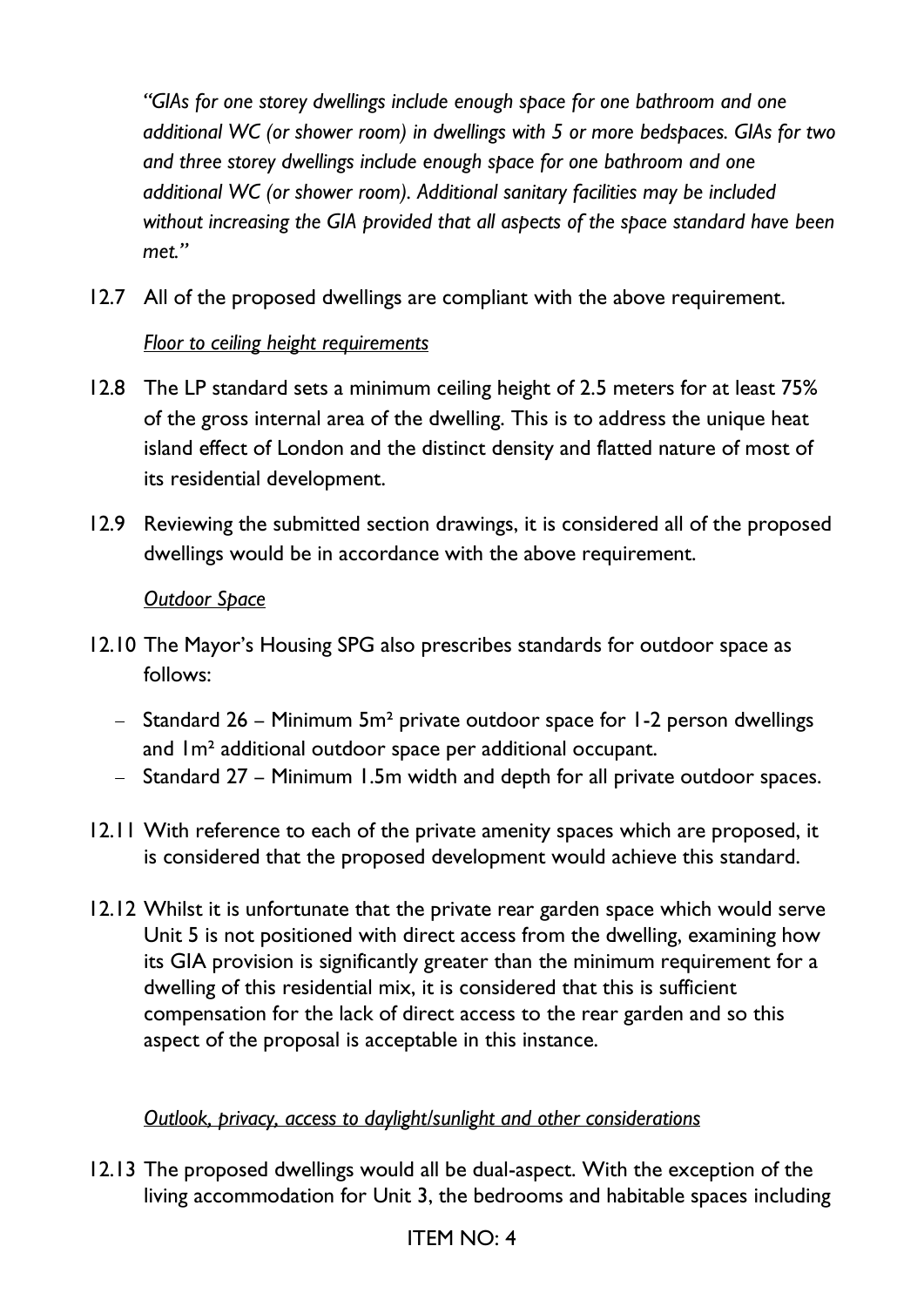cooking, living, and sleeping areas, due to the positioning and size of the relevant openings, would receive adequate levels of outlook and would receive a satisfactory amount of daylight. All habitable spaces would receive direct sunlight for part of the day. Given the positioning of the nearby properties, it is considered that the proposed habitable spaces would receive adequate levels of privacy and would not be significantly overlooked in any capacity.

- 12.14 Whilst it is acknowledged that the proposed rear habitable living space serving Unit 3 would feature a limited immediate outlook, given that this window would be south facing, that the unit overall is dual aspect and would benefit from its own area of private amenity space, the quality of accommodation for this unit is considered overall to be acceptable.
- 12.15 Officers note that given the nature of the site as a corner plot, as well as the partially flatted nature of the proposed development, a level of overlooking between the proposed areas of external amenity space would be allowed. Within the immediate surrounding areas and particularly in the numerous pairs of semi-detached dwellings in the surrounding area, a level of overlooking from first floor areas into neighbouring gardens is extremely common. This level of overlooking is therefore considered to be acceptable given that this relationship has already been established within the wider area and that some degree of overlooking between private amenity spaces is common on flatted schemes such as this.

#### *Conclusion:*

12.16 Overall, it is considered that the proposal would provide an acceptable quality of accommodation for residents and would therefore be in accordance to Policy D6 of the LP, the Mayor of London Housing SPG (2016) and Policies H5 and DH1 of the Core Strategy in this regard.

#### **13. Impact on neighbouring amenity**

- 13.1 Policy D14 of the LP (2021) sets out that development proposals should seek to proactively manage noise impacts in a variety of ways where possible. Proposals should use good design to mitigate and minimise existing and potential nuisances generated by uses and activities located in the area.
- 13.2 Policy DH(b) of the Core Strategy requires new development to demonstrate that there would be no significant loss of amenity to adjacent or nearby properties, by reducing the amount of daylight, sunlight, privacy or outlook they enjoy, by creating an unneighbourly sense of enclosure, or by unacceptably impacting the wind environment or microclimate.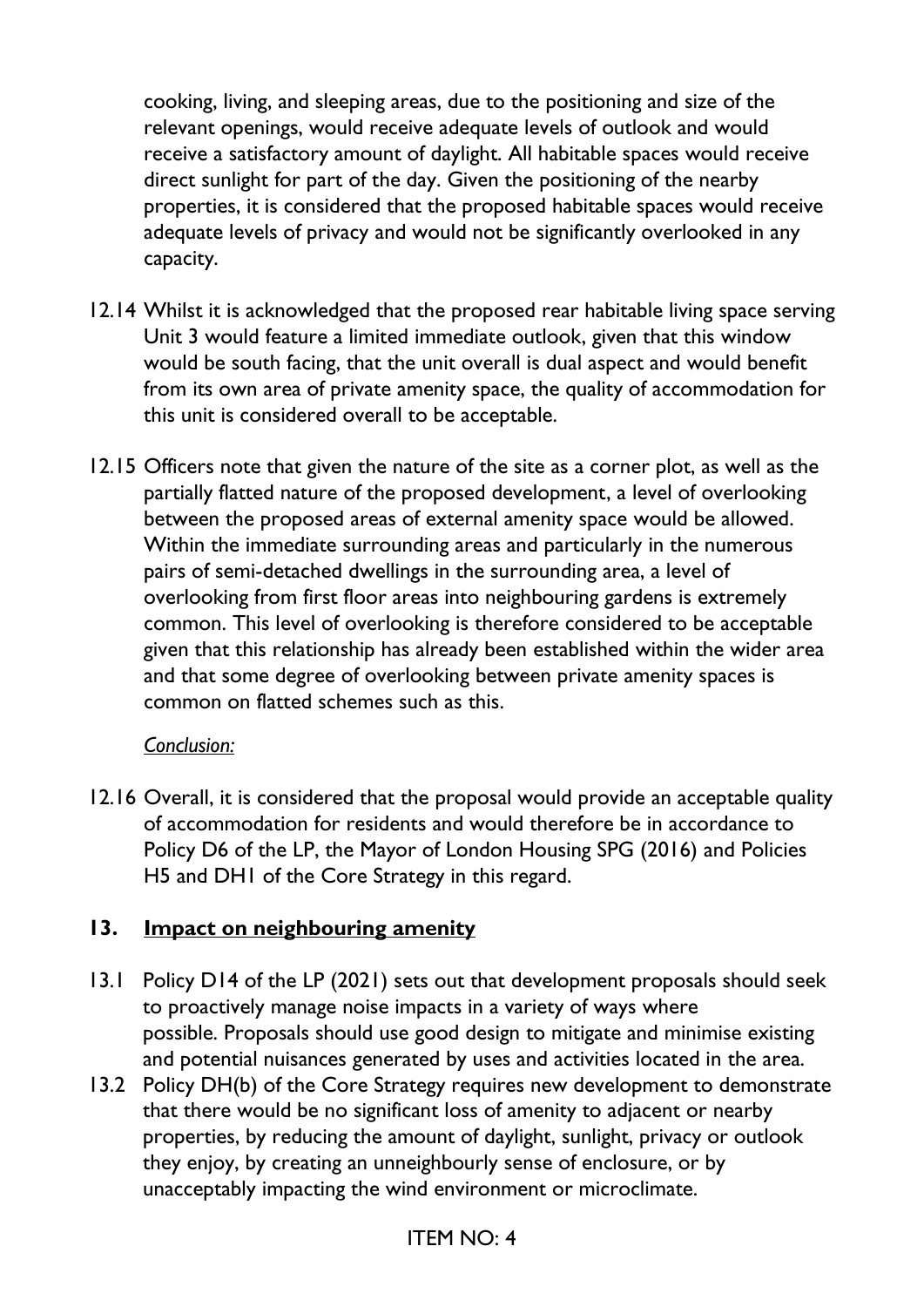- 13.3 Policy E(a) states that planning permission will not normally be granted where a proposed development or change of use would generally have a significant adverse effect on the amenities of adjacent occupiers or uses, and especially where proposals would be likely to result in the unacceptable emission of noise, light, vibrations, odours, fumes, dust, water and Soil pollutants or grit.
- 13.4 On the southern boundary, the proposed new building would be 4.1m away from the adjacent No. 1 Ancaster Street. With reference to this separation distance, and taking into account the buildings two storey form, it is considered that the proposal would not result in any significantly detrimental loss of daylight/ sunlight or increased sense of enclosure to this property. Examining how the proposed development would not bring forward any openings on the southern side elevation, it is considered that the development would not result in any significantly detrimental loss of privacy or overlooking related impacts to No. 1 Ancaster Street.
- 13.5 On the eastern boundary, the proposed building would be 3.61m away from No. 2 Thornhill Avenue. The existing western side elevation windows at No. 2 Thornhill Avenue do not appear to serve habitable windows. On this boundary, the building would primarily have a height of around 3.5m (the flat roof element) and officers also take into account the lower topography than No. 2 Thornhill Avenue and the existing outbuilding on the western boundary of this site. With these factors in mind, it is considered that the proposed development would not result in a significantly detrimental loss of daylight/ sunlight or increased sense of enclosure to this property. Examining how the proposed development would not bring forward any openings on the eastern side elevation, it is considered that the development would not bring forward any unacceptable loss of privacy impacts to No. 2 Thornhill Avenue. To further protect the amenity enjoyed by neighbouring properties, a condition is attached to the decision notice to ensure that the flat roof elements of the proposal are not used as private amenity space.
- 13.6 It is noted that the increase in the number of residents at the application site would likely result in an increase in the amount of noise generated by the site. However, given the density is considered acceptable and that the surrounding area is residential in nature, the additional noise created from the additional occupants is not considered to be at a level that would be unacceptable.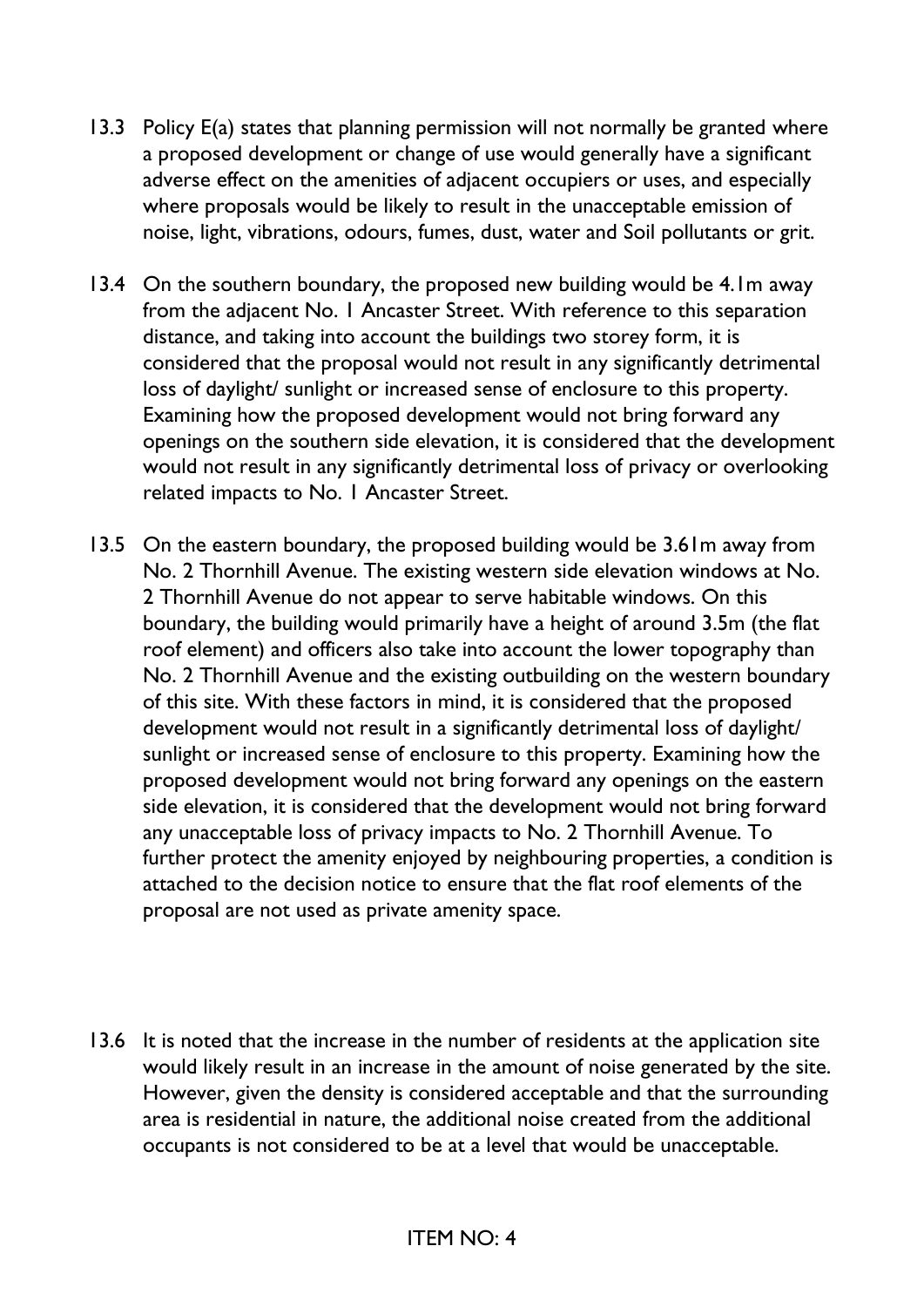- 13.7 A condition is recommended to be attached to the decision notice ensuring that Demolition and Construction Method statement is submitted to and approved in writing by the Local Authority to properly assess any disruption to neighbours that may result from the demolition and construction phases and to ensure that these aspects of development would not result in significantly detrimental impacts to neighbouring amenity.
- 13.8 Taking into account the proposals significant distance away from the other nearby dwellings, it is considered that the proposed development would not result in any significantly detrimental amenity impacts to these properties.
- 13.9 Overall, it is considered that the proposed development is therefore in accordance with Policy D14 of the adopted London Plan (2021) and Policies DH(b) and Policy E(a) of the Royal Greenwich Local Plan: Core Strategy with Detailed Policies (2014).

# **14. Transport and Highways Impacts**

- 14.1 Policy T2 of the LP states that development proposals should deliver patterns of land use that facilitate residents making shorter, regular trips by walking or cycling. This policy also states that development proposals should reduce the dominance of vehicles on London's streets whether stationary or moving.
- 14.2 Policy T6 of the LP states that car-free development should be the starting point for all development proposals in places that are (or are planned to be) well-connected by public transport, with developments elsewhere designed to provide the minimum necessary parking.
- 14.3 Policy T6.1 further sets out that maximum parking provision for residential development should be in accordance with Table 10.3. For a residential development of this size, the London Plan sets out that a maximum of 0.75 parking spaces per dwelling should be provided.
- 14.4 The requirements of these London Plan Policies are supported by Policy IM(c) of the Royal Greenwich Local Plan: Core Strategy with Detailed Policies (2014)
- 14.5 The site has an extremely low access level (PTAL) of 1b (on a scale of 1-6, where 1 is the lowest possible level of public transport accessibility). This indicates that the site has as an extremely low level of public transport accessibility.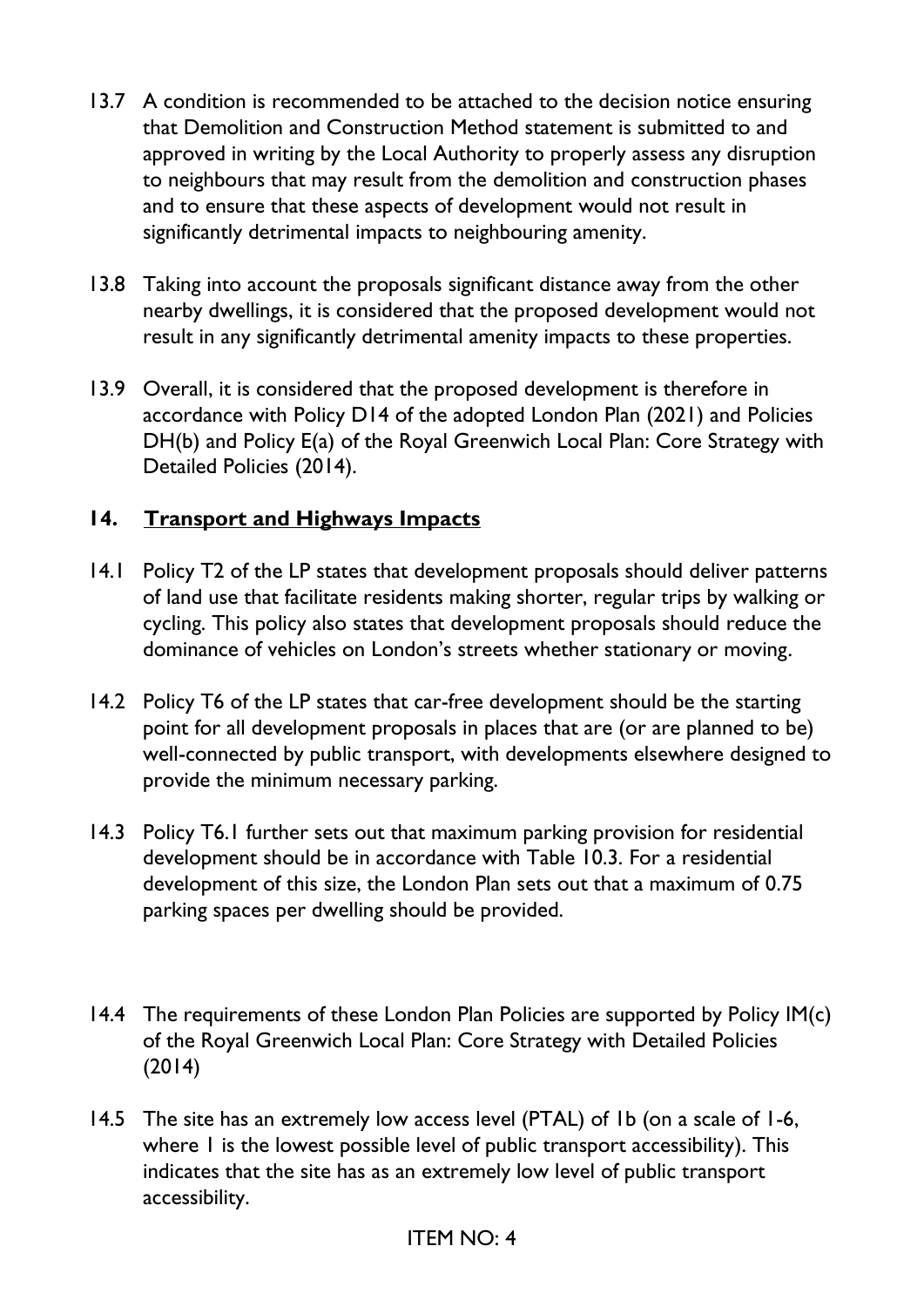- 14.6 The site is not located within a Controlled Parking Zone (CPZ).
- 14.7 Officers note that the provision of five (5) onsite parking spaces was given outline permission in the previous application 17/1916/O. This provision was subject to a reserved matters application which forms the basis of these submissions.
- 14.8 The submissions bring forward the provision of five (5) onsite parking spaces in line with the previous outline permission. One (1) parking space would be accessed via an existing drop kerb from Thornhill Avenue and the remaining four (4) parking spaces would be accessed via two new drop kerbs on Ancaster Street.
- 14.9 Whilst it is acknowledged that the proposed drop kerbs are not within the submitted red line boundary, given that Ancaster street does not constitute a classified road, the relevant proposed crossovers do not require formal planning permission and are dealt with solely by the local authorities highways department separately to this application. This approach is therefore considered to be acceptable in this instance.
- 14.10 It is noted that the approved outline consent and proposed provision of only five (5) parking spaces is subtly above the recommended parking provision for proposals of this size within the LP. With reference to the sites extremely low Public Transport Accessibility Level (PTAL) the provision of five (5) parking spaces at the site is considered to be an appropriate parking provision for the size of the development which is proposed and would have an acceptable impact on the on-street parking conditions of the surrounding area, which is sensitive given the nearby place of worship and school.
- 14.11 This aspect of the proposal is therefore considered to be acceptable, and this stance is supported by the Local Authorities Transport and Highways internal consultee, who has raised no objection to the submissions.
- 14.12 Officers are therefore satisfied that the proposal would be in accordance with Policies T2, T4, T6 and T6.1 of the London Plan (2021) and Policies IM4 and IM(c) of the Royal Greenwich Local Plan: Core Strategy with Detailed Policies (2014).

# **15. Cycle Parking**

15.1 Policy T5 of the LP states that development proposals should help remove barriers to cycling and create a healthy environment in which people choose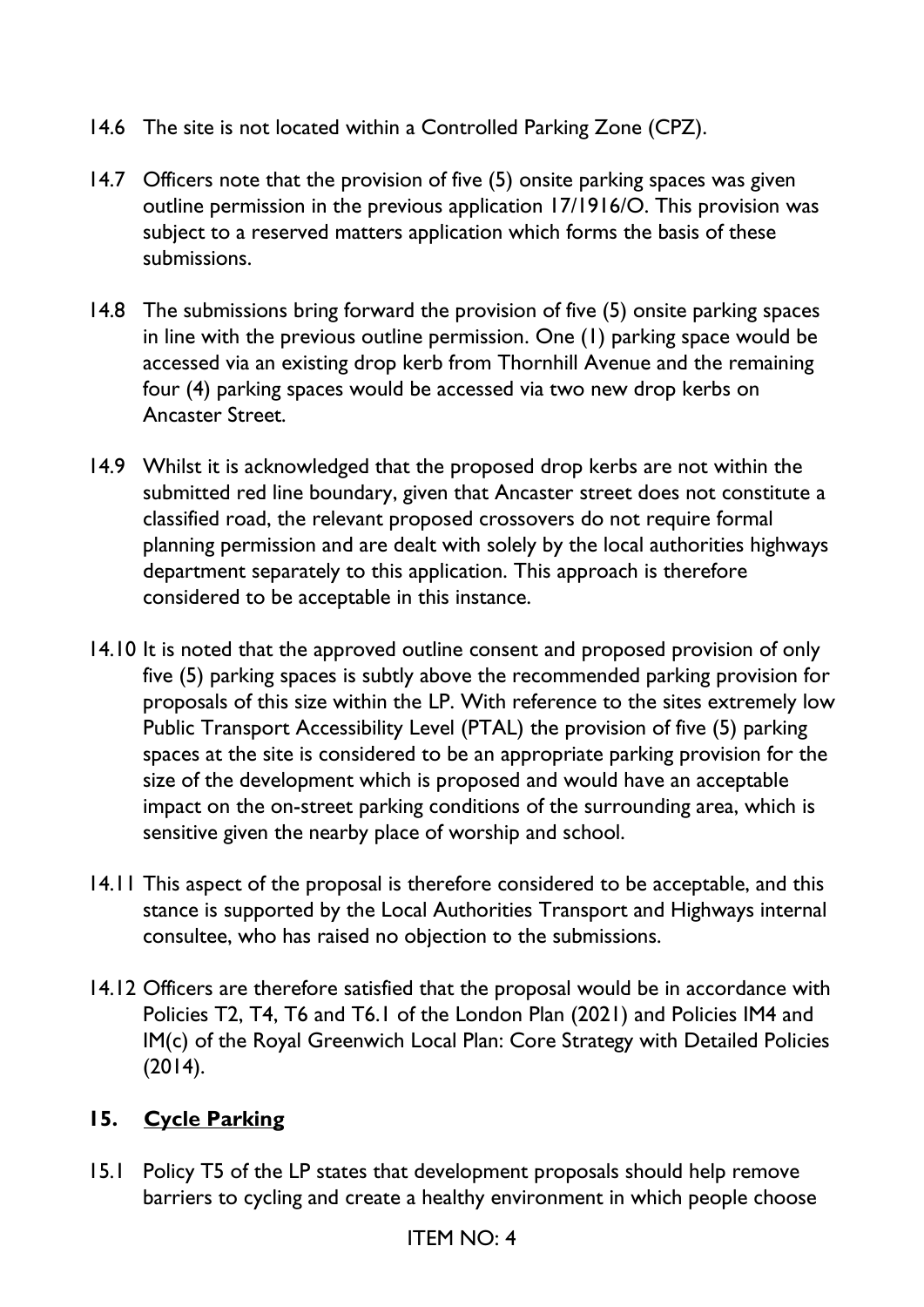to cycle. The policy is clear that proposals should do this by meeting providing cycle parking at least in accordance with the minimum standards set out in Table 10.2 and Figure 10.3. The cycle parking should be fit for purpose, secure and well-located.

- 15.2 Within Policy T5, Table 10.2 in the LP sets out that a proposal of the type brought forward in this application should provide ten (10) cycle parking spaces.
- 15.3 This is supported by Policy IM(b) and IM(c) of the Core Strategy.
- 15.4 Officers note that the provision of cycle parking at the site has been conditioned in the original decision notice of the outline permission (17/1916/O). The condition is listed below:
	- *4. "Notwithstanding plan 12-51/RP/102A 06.13 approved under Condition 3, and the information required for reserved matters under Condition 2, ten (10) spaces for secure and sheltered parking of bicycles. The construction of the spaces shall be implemented in accordance with the approved details prior to the occupation of the development.*

*Reason: In order that the development promotes sustainable transport options for prospective residents and ensure compliance with Policy 6.9 of the London Plan (2015) and Policies IM(b) and IM(c) of the Royal Greenwich Local Plan: Core Strategy with Detailed Policies (2014).*

- 15.5 The submissions bring forward ten (10) cycle parking spaces, which is consistent with the previously approved outline permission and the provisions of the LP and the Core Strategy.
- 15.6 This aspect of the proposal is therefore considered to be acceptable subject to specific details of the cycle storage and their required associated shelters which is sought via a condition attached to the decision notice.

# **16. Waste and Refuse Storage**

16.1 Policy H5 of the Core Strategy identifies that development needs to minimise the production of waste, to promote the reuse and recycling of waste materials and to ensure that waste disposal is environmentally responsible. As such, residential schemes should incorporate measures for community recycling that minimises waste disposal and should provide refuse bins and recycling boxes. This is supported by LP Policies SI7 and SI8.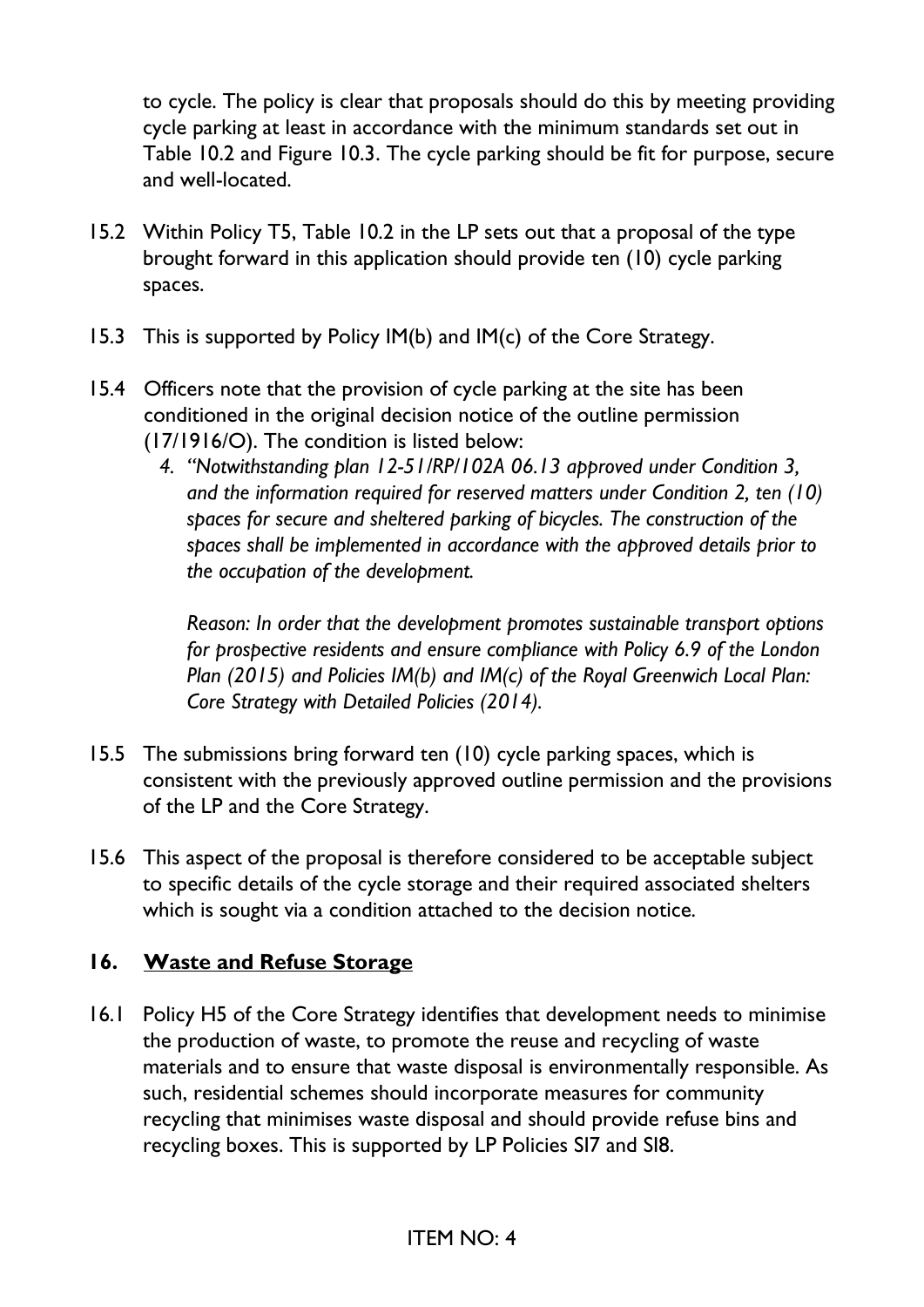- 16.2 In the outline permission, units 1 and 4 were provided three (3) separate refuse bins (size unclear), with an additional shared bin provision for the remaining units with three waste bin and one (1) 1100L eurobin to be provided.
- 16.3 In this submission, the proposed refuse provision would be slightly altered, with Units 1 and 4 being provided three (3) 240L refuse bins each and the remaining units being provided 2 no. 1100l euro bins and a 500L wheelie bin. This is considered to be an acceptable alternate permission, and the acceptability of this proposal is also supported by the Local Authorities Waste Department internal consultee.
- 16.4 This is considered to be acceptable and in accordance with the Waste Guidance Note. This aspect of the proposal is therefore considered to be acceptable and in accordance with Policies SI7 and SI8 of the London Plan (2021), Policy H5 of the Core Strategy and the Royal Borough of Greenwich's Guidance Note for the Storage and Collection of Waste and Recycling Materials.

# **17. Sustainability**

- 17.1 Policy DH1 sets out Council's expectations for all development to maximise energy conservation and minimise future carbon dioxide emissions and mitigate climate change, and to comply with LP Policy S12 and Policy E1 (Carbon Emissions) of the Royal Greenwich Core Strategy and Detailed Policies 2014.
- 17.2 Policy SI2 specifically sets out that non-major residential development such as that which is proposed in this application should achieve a minimum reduction of carbon emissions of at least 10 percent beyond those requirements set out in the building regulations. Where it is clearly demonstrated that the zerocarbon target cannot be fully achieved on-site, any shortfall should be provided, in agreement with the borough, either:
	- 1) through a cash in lieu contribution to the borough's carbon offset fund, or
	- 2) of-site provided that an alternative proposal is identified and delivery is certain.
- 17.3 Carbon emissions are to be reduced in accordance with the Mayor's energy hierarchy;
	- 1. Be lean: use less energy
	- 2. Be clean: supply energy efficiently; and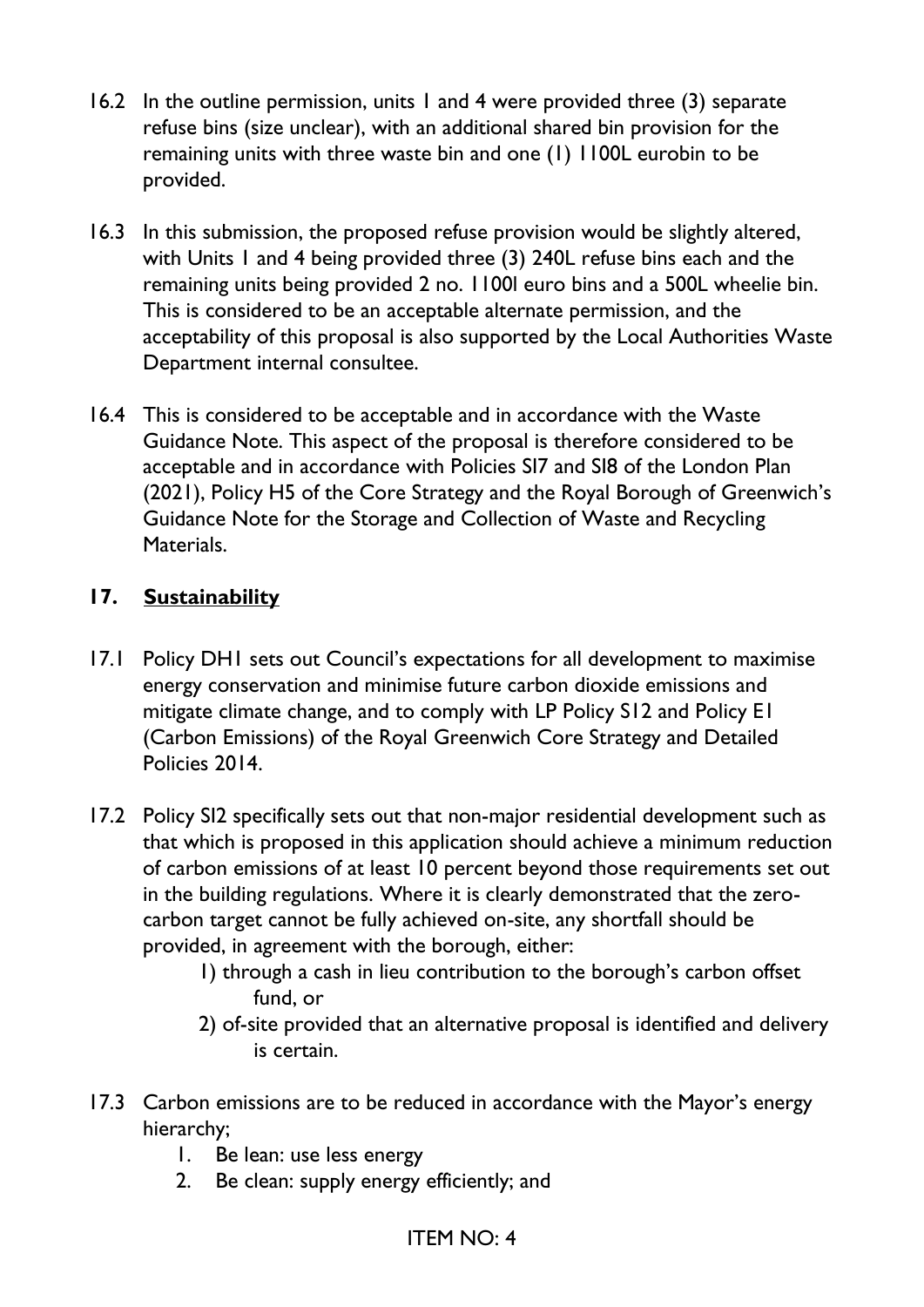- 3. Be green: use renewable energy
- 17.4 The Greener Greenwich Supplementary Planning Document provides guidance on how new development in the borough should be designed and built so that it has a positive impact on the environment and achieves the highest standards of sustainable design and construction.
- 17.5 The above is not a requirement for a development of this scale, however the development as a whole should strive to meet these standards and applicants are encouraged to submit a report that addresses the requirements set by the Greener Greenwich Supplementary Planning Document (SPD).
- 17.6 LP Policy SI5 requires development to minimise the use of mains water by incorporating water saving measures and equipment and designing residential development so that mains water consumption would meet a target of 105 litres or less per head per day. This is captured under the Greener Greenwich Supplementary Planning Document (SPD).
- 17.7 Conditions are recommended to be attached to the decision notice to ensure that the above polices and recommendations are adhered to.

# **18. Inclusive Design**

- 18.1 Policy D5 of the LP requires developments to achieve the highest standards of accessible and inclusive design.
- 18.2 Policy D7 of the LP also sets out that all new dwellings should meet Building Regulation requirement M4(2) 'accessible and adaptable dwellings'.
- 18.3 Core Strategy Policy H5 supports the principles of inclusive living environment and Policy DH1 also states that all new developments should achieve accessible and inclusive environments. The proposed new dwellings at the application site are therefore expected to comply with Part M4(2) of the approved Building Regulations.
- 18.4 Standard 11 of the Mayors Housing SPG (2016) further states that:
- 18.5 "90 per cent of new build housing should meet Building Regulation requirement M4(2) 'accessible and adaptable dwellings' with the remaining 10 per cent meeting Building Regulation requirement M4(3) 'wheelchair user dwellings'."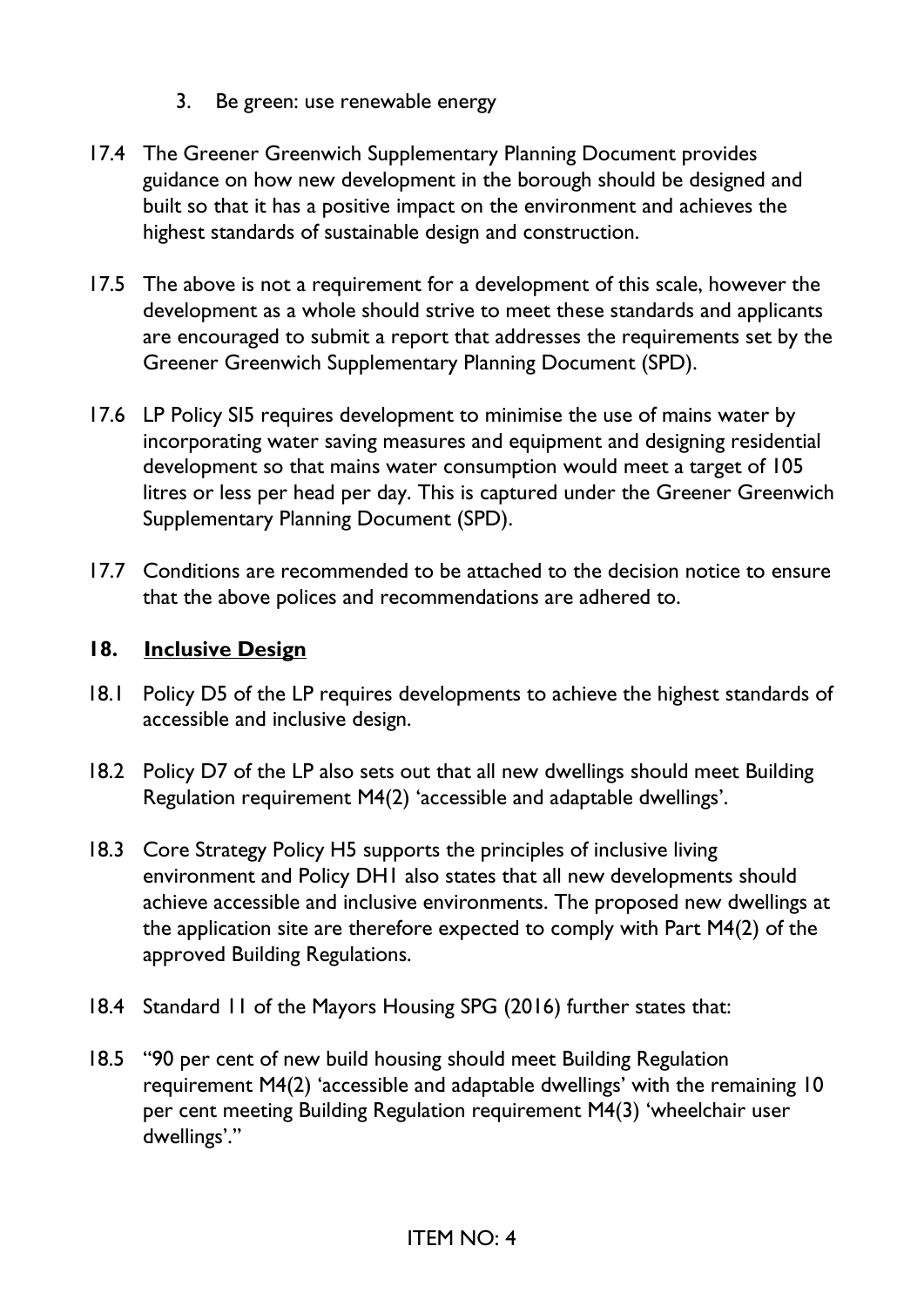18.6 Examining the generally large flat sizes and bedroom sizes, it is considered that compliance with Part M4(2) could be achieved for all of the proposed dwellings. A condition is attached to the decision notice requesting further details related to this requirement.

## **19. Trees**

- 19.1 Policy G7 of the LP sets out that London's urban forest and woodlands should be protected and maintained, and new trees and woodlands should be planted in appropriate locations in order to increase the extent of London's urban forest – the area of London under the canopy of trees.
- 19.2 Policy OS(f) of the Core Strategy requires an appropriate level of survey to enable decision to be made about the existing trees on the site. Development decisions are required to consider the protection of trees and their root systems both during and after building operations, and achievement of appropriate replacement of trees taking account of size, coverage, and species where it is agreed that trees can be felled.
- 19.3 Three (3) protected trees (1 x Lime and 2 x Cypressus) (TPO 55) are registered as being in in the rear garden of the application site although only one tree (the Lime at the southwestern most corner of the site) is present, and digital imagery shows this to be the case since at least 2013. This tree is identified as T1 in the drawing pack. A large amount of unkept vegetation is also currently present at the rear of the application site.
- 19.4 The development footprint is set back 5m from the protected common lime tree, denoted as T1 on the application drawings. From the submitted Arboricultural Assessments, officers are satisfied that this protected tree would not be subject to any significantly detrimental impacts should the proposed development go ahead.
- 19.5 To accommodate the proposed development, as shown on the proposed layout plan, one individual category 'C' tree (Goat willow no. 2) as identified in the arboricultural implications report, which is not covered by a TPO, is to be removed, because it is situated too close to the proposed development to enable it to be retained. This principle was established under the previously approved outline permission at the site (17/1916/O).
- 19.6 The unprotected group of trees (G1) as shown in the report is also to be removed as part of the proposals and this too is not covered by the TPO.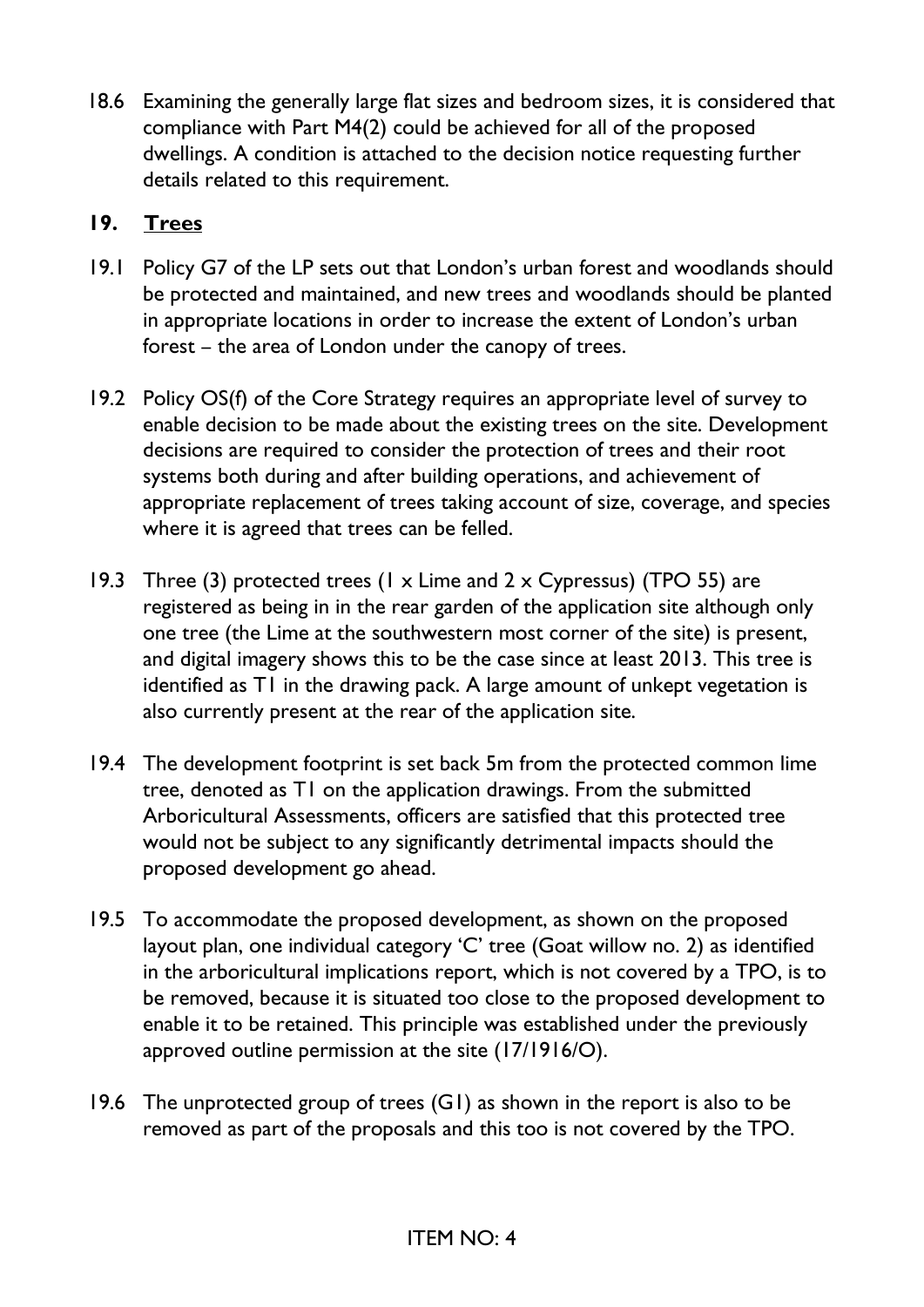- 19.7 The submissions bring forward plans to install four (4) new trees, along with landscaping vegetation, to mitigate the impact of the tree and vegetation loss. The proposed trees would be a mixture of birch and maple species, which have reasonable longevity and would contribute to the leafy character of the surrounding area.
- 19.8 Following discussions with the Local Authorities Tree Officer, this tree reprovision and the general vegetation brought forward by the submissions is considered to be satisfactory.
- 19.9 The proposed development is therefore considered to be generally in accordance with Policy G7 of the London Plan (2021) and Policy OS(f) of the Royal Greenwich Local Plan: Core Strategy with Detailed Policies (2014).

# **20. Community Infrastructure Levy**

- 20.1 The Mayor has introduced a London-wide Community Infrastructure Levy (CIL) to help implement the London Plan (2021), particularly Policy T9. The Mayoral CIL formally came into effect on 1st April 2012, and it will be paid on commencement of most new development in Greater London that was granted planning permission on or after that date. The Mayor's CIL will contribute towards the funding of Crossrail. The Mayor has arranged boroughs into three charging bands. The rate for Greenwich is £35 per square metre.
- 20.2 The current application is liable to this requirement.

# **21. RBG CIL**

- 21.1 The Royal Borough adopted its Local Community Infrastructure Levy (CIL) charging schedule, infrastructure (Regulation 123) list, instalments policy and exceptional circumstances relief policy on the 25<sup>th</sup> March 2015 and came into effect in Royal Greenwich on the 6th April 2015.
- 21.2 The current application is liable to this requirement.

#### **22. Implications for disadvantaged groups**

22.1 Beyond those aspects brought forward in the inclusive design section of this report at part 18 of the committee report, there are no implications for disadvantaged groups. A proposal of this size is not required by the London